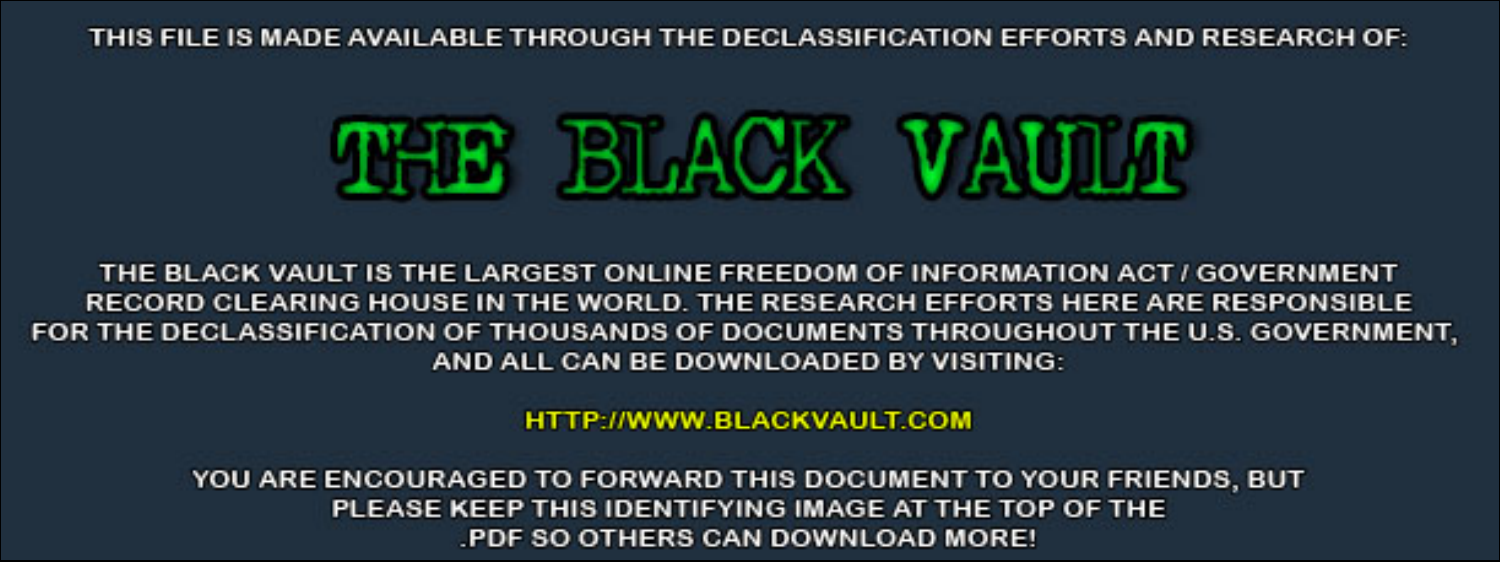# CRS Report for Congress

Received through the [CRS Web](http://www.fas.org/sgp/crs/homesec/index.html)

# **Aviation Security-Related Findings and Recommendations of the 9/11 Commission**

**Updated March 30, 2005**

Bart Elias Specialist in Aviation Safety, Security, and Technology Resources, Science, and Industry Division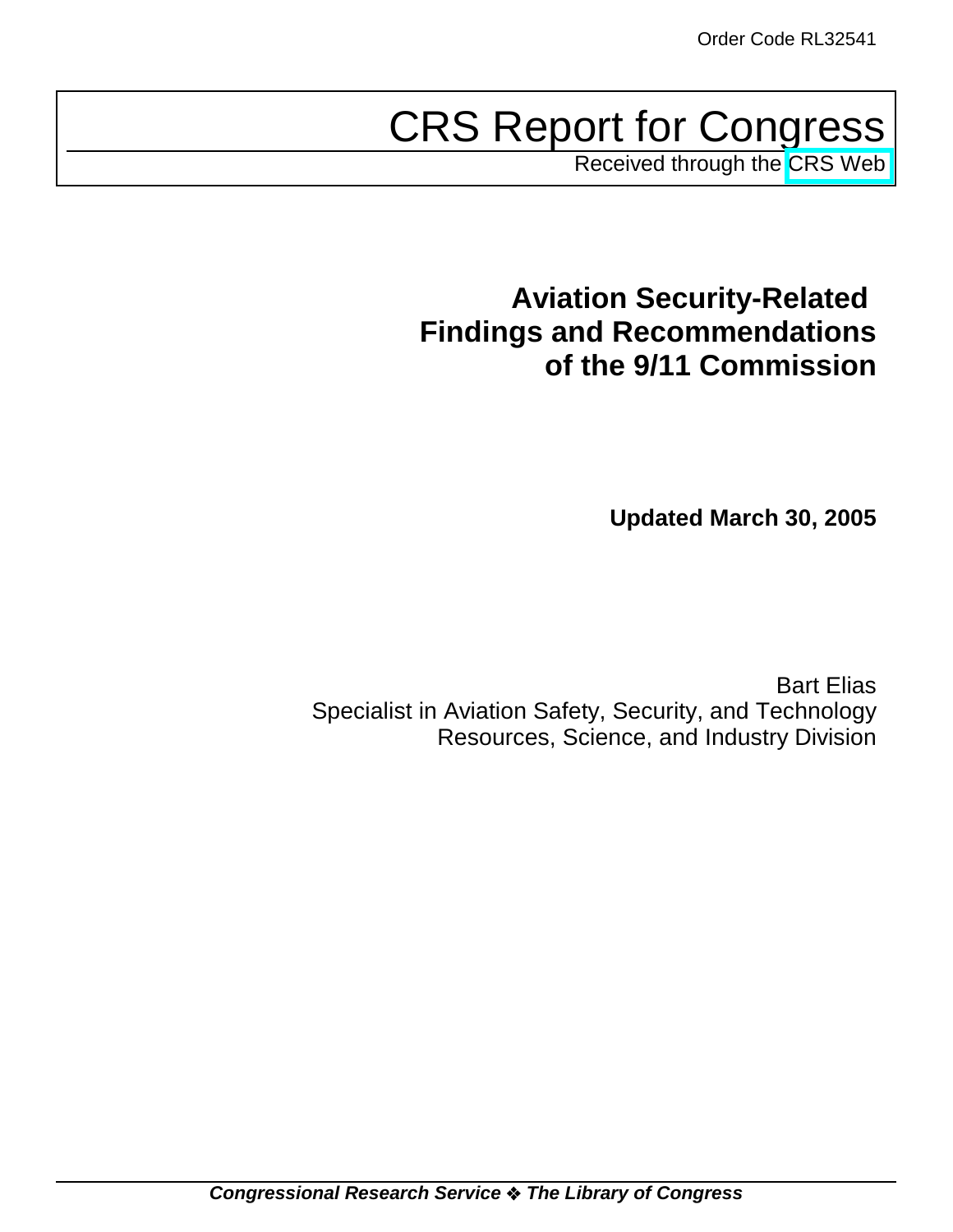| <b>Report Documentation Page</b>                                                                                                                                                                                                                                                                                                                                                                                                                                                                                                                                                                                                                                                                                                                                                                                                                                   |                             |                              |                               | Form Approved<br>OMB No. 0704-0188                 |                           |  |
|--------------------------------------------------------------------------------------------------------------------------------------------------------------------------------------------------------------------------------------------------------------------------------------------------------------------------------------------------------------------------------------------------------------------------------------------------------------------------------------------------------------------------------------------------------------------------------------------------------------------------------------------------------------------------------------------------------------------------------------------------------------------------------------------------------------------------------------------------------------------|-----------------------------|------------------------------|-------------------------------|----------------------------------------------------|---------------------------|--|
| Public reporting burden for the collection of information is estimated to average 1 hour per response, including the time for reviewing instructions, searching existing data sources, gathering and<br>maintaining the data needed, and completing and reviewing the collection of information. Send comments regarding this burden estimate or any other aspect of this collection of information,<br>including suggestions for reducing this burden, to Washington Headquarters Services, Directorate for Information Operations and Reports, 1215 Jefferson Davis Highway, Suite 1204, Arlington<br>VA 22202-4302. Respondents should be aware that notwithstanding any other provision of law, no person shall be subject to a penalty for failing to comply with a collection of information if it<br>does not display a currently valid OMB control number. |                             |                              |                               |                                                    |                           |  |
| 1. REPORT DATE                                                                                                                                                                                                                                                                                                                                                                                                                                                                                                                                                                                                                                                                                                                                                                                                                                                     | 2. REPORT TYPE              |                              |                               | <b>3. DATES COVERED</b>                            |                           |  |
| <b>30 MAR 2005</b>                                                                                                                                                                                                                                                                                                                                                                                                                                                                                                                                                                                                                                                                                                                                                                                                                                                 |                             | N/A                          |                               |                                                    |                           |  |
| <b>4. TITLE AND SUBTITLE</b>                                                                                                                                                                                                                                                                                                                                                                                                                                                                                                                                                                                                                                                                                                                                                                                                                                       |                             |                              |                               | <b>5a. CONTRACT NUMBER</b>                         |                           |  |
| <b>Aviatioon Security-Related Findings and Recommendations of the 9/11</b><br><b>Commission</b>                                                                                                                                                                                                                                                                                                                                                                                                                                                                                                                                                                                                                                                                                                                                                                    |                             |                              |                               | 5b. GRANT NUMBER                                   |                           |  |
|                                                                                                                                                                                                                                                                                                                                                                                                                                                                                                                                                                                                                                                                                                                                                                                                                                                                    |                             |                              |                               | 5c. PROGRAM ELEMENT NUMBER                         |                           |  |
| 6. AUTHOR(S)                                                                                                                                                                                                                                                                                                                                                                                                                                                                                                                                                                                                                                                                                                                                                                                                                                                       |                             |                              |                               | <b>5d. PROJECT NUMBER</b>                          |                           |  |
|                                                                                                                                                                                                                                                                                                                                                                                                                                                                                                                                                                                                                                                                                                                                                                                                                                                                    |                             |                              |                               | <b>5e. TASK NUMBER</b>                             |                           |  |
|                                                                                                                                                                                                                                                                                                                                                                                                                                                                                                                                                                                                                                                                                                                                                                                                                                                                    |                             |                              |                               | <b>5f. WORK UNIT NUMBER</b>                        |                           |  |
| 7. PERFORMING ORGANIZATION NAME(S) AND ADDRESS(ES)<br>David D. Acker Library and Knowledge Repository Defense Acquisition<br><b>University Fort Belvoir, VA</b>                                                                                                                                                                                                                                                                                                                                                                                                                                                                                                                                                                                                                                                                                                    |                             |                              |                               | 8. PERFORMING ORGANIZATION<br><b>REPORT NUMBER</b> |                           |  |
| 9. SPONSORING/MONITORING AGENCY NAME(S) AND ADDRESS(ES)                                                                                                                                                                                                                                                                                                                                                                                                                                                                                                                                                                                                                                                                                                                                                                                                            |                             |                              |                               | 10. SPONSOR/MONITOR'S ACRONYM(S)                   |                           |  |
|                                                                                                                                                                                                                                                                                                                                                                                                                                                                                                                                                                                                                                                                                                                                                                                                                                                                    |                             |                              |                               | <b>11. SPONSOR/MONITOR'S REPORT</b><br>NUMBER(S)   |                           |  |
| 12. DISTRIBUTION/AVAILABILITY STATEMENT<br>Approved for public release, distribution unlimited                                                                                                                                                                                                                                                                                                                                                                                                                                                                                                                                                                                                                                                                                                                                                                     |                             |                              |                               |                                                    |                           |  |
| <b>13. SUPPLEMENTARY NOTES</b>                                                                                                                                                                                                                                                                                                                                                                                                                                                                                                                                                                                                                                                                                                                                                                                                                                     |                             |                              |                               |                                                    |                           |  |
| 14. ABSTRACT                                                                                                                                                                                                                                                                                                                                                                                                                                                                                                                                                                                                                                                                                                                                                                                                                                                       |                             |                              |                               |                                                    |                           |  |
| <b>15. SUBJECT TERMS</b>                                                                                                                                                                                                                                                                                                                                                                                                                                                                                                                                                                                                                                                                                                                                                                                                                                           |                             |                              |                               |                                                    |                           |  |
| <b>16. SECURITY CLASSIFICATION OF:</b>                                                                                                                                                                                                                                                                                                                                                                                                                                                                                                                                                                                                                                                                                                                                                                                                                             |                             |                              | 17. LIMITATION OF             | 18. NUMBER                                         | 19a. NAME OF              |  |
| a. REPORT<br>unclassified                                                                                                                                                                                                                                                                                                                                                                                                                                                                                                                                                                                                                                                                                                                                                                                                                                          | b. ABSTRACT<br>unclassified | c. THIS PAGE<br>unclassified | <b>ABSTRACT</b><br><b>SAR</b> | OF PAGES<br>20                                     | <b>RESPONSIBLE PERSON</b> |  |

**Standard Form 298 (Rev. 8-98)**<br>Prescribed by ANSI Std Z39-18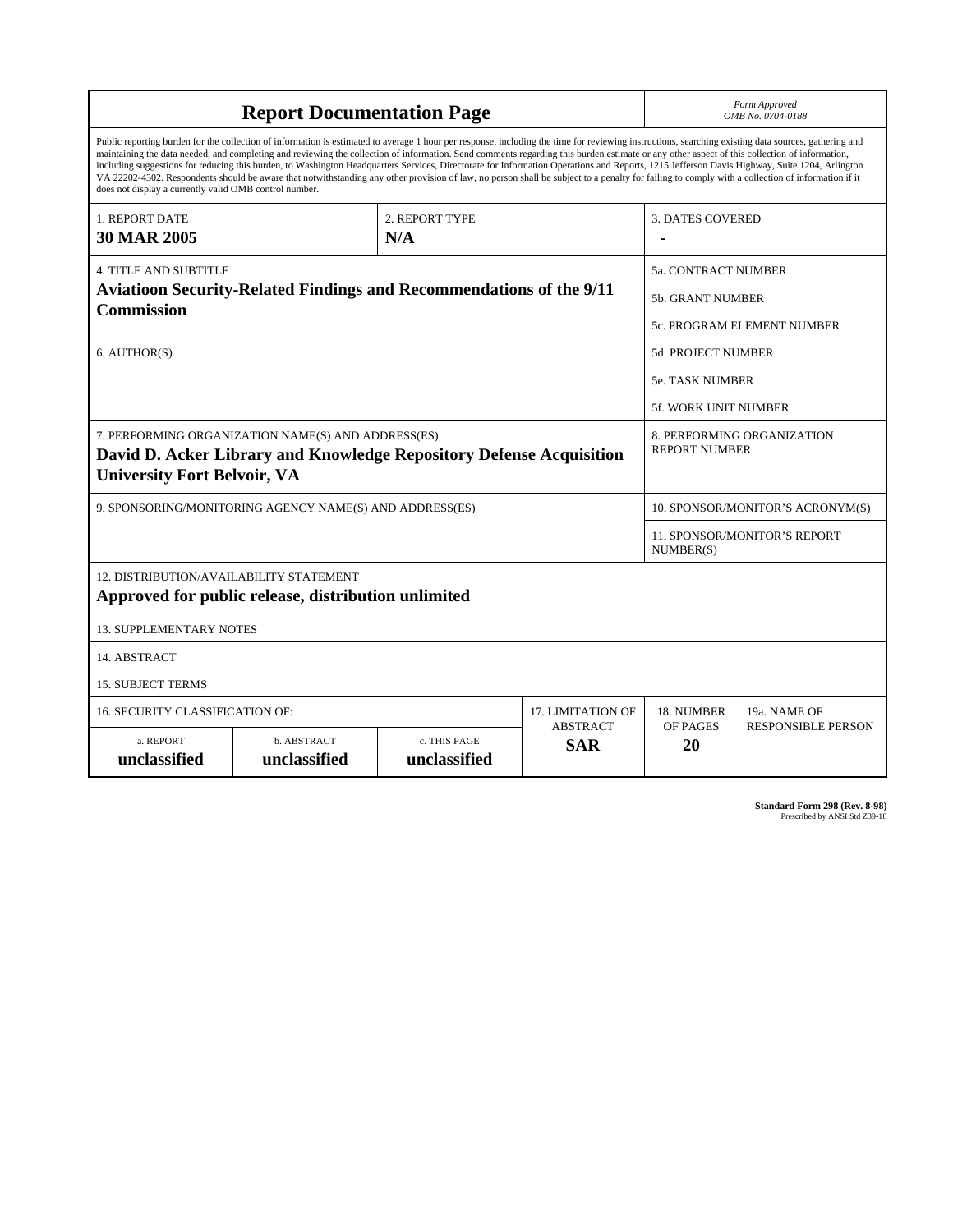# Aviation Security-Related Findings and Recommendations of the 9/11 Commission

#### **Summary**

The 9/11 Commission found that al Qaeda operatives exploited known weaknesses in U.S. aviation security to carry out the terrorist attacks of September 11, 2001. While legislation and administration actions after September 11, 2001 were implemented to strengthen aviation security, the 9/11 Commission concluded that several weaknesses continue to exist. These include perceived vulnerabilities in cargo and general aviation security as well as inadequate screening and access controls at airports.

The 9/11 Commission issued several recommendations designed to strengthen aviation security by: enhancing passenger pre-screening; improving measures to detect explosives on passengers; addressing human factors issues at screening checkpoints; expediting deployment of in-line baggage screening systems; intensifying efforts to identify, track, and screen potentially dangerous cargo; and deploying hardened cargo containers on passenger aircraft. In addition to these specific recommendations, an overarching recommendation for transportation security policy asserts that priorities should be set based on risk, and the most practical and cost effective deterrents should be implemented assigning appropriate roles and missions to federal, state, and local authorities, as well as private stakeholders.

In response to the 9/11 Commission's recommendations, the National Intelligence Reform Act of 2004 (P.L. 108-458; 118 Stat. 3638) was enacted on December 17, 2004. The act contains numerous aviation security provisions, many of which address 9/11 Commission recommendations related to aviation safety. These provisions build upon prior aviation security-related provisions, contained in Vision 100 - the Century of Aviation Reathorization Act (P.L. 108-176; 117 Stat. 2490) that was enacted a year earlier on December 12, 2003, addressing many of the concerns expressed by the 9/11 Commission.

This report will not be updated.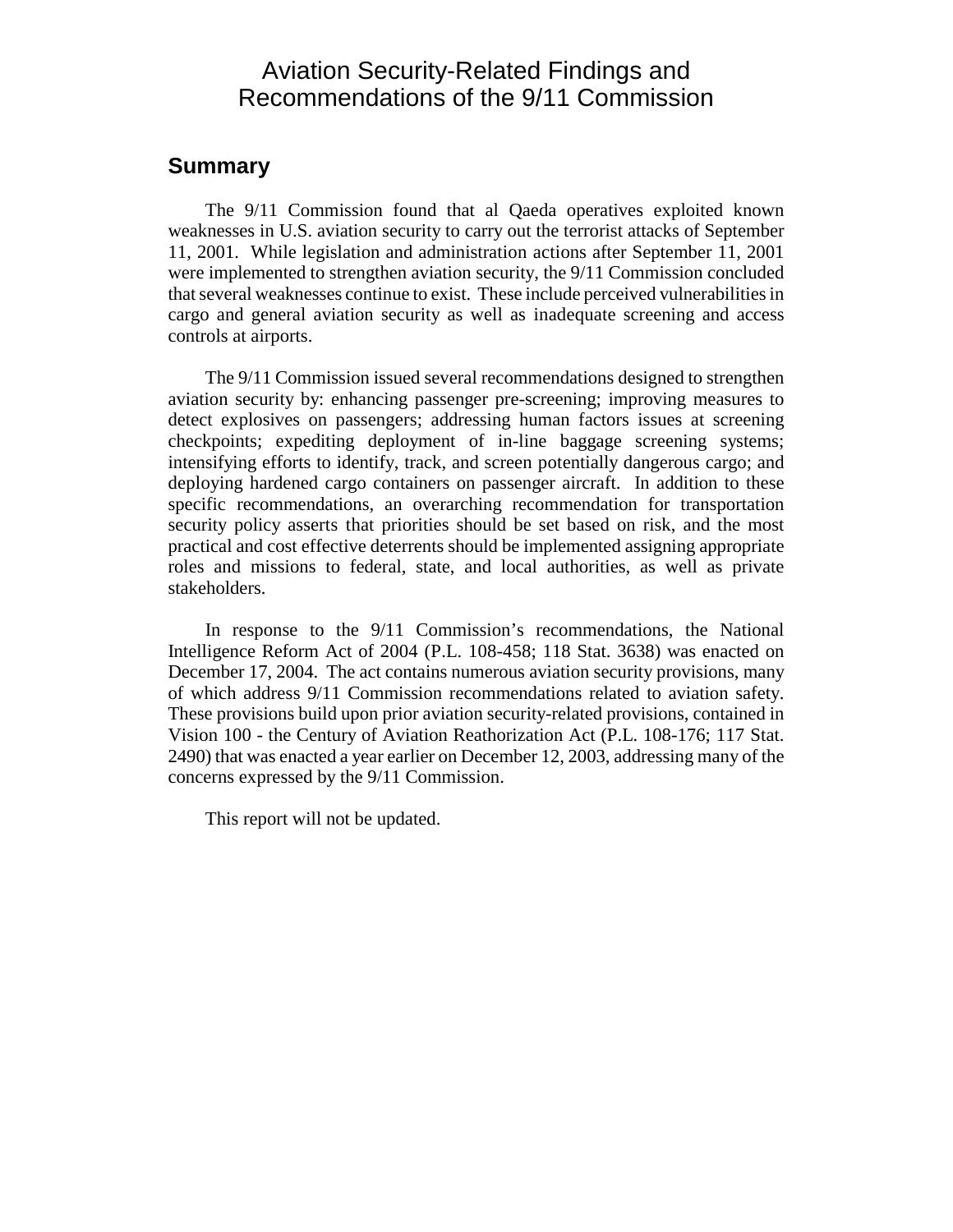# **Contents**

| Risk-Based Prioritization as the Basis for Transportation Security Policy . 10                                                                    |
|---------------------------------------------------------------------------------------------------------------------------------------------------|
| Congressional Actions in Response to the 9/11 Commission<br>Vision $100$ – Century of Aviation Reauthorization Act $\dots\dots\dots\dots\dots 11$ |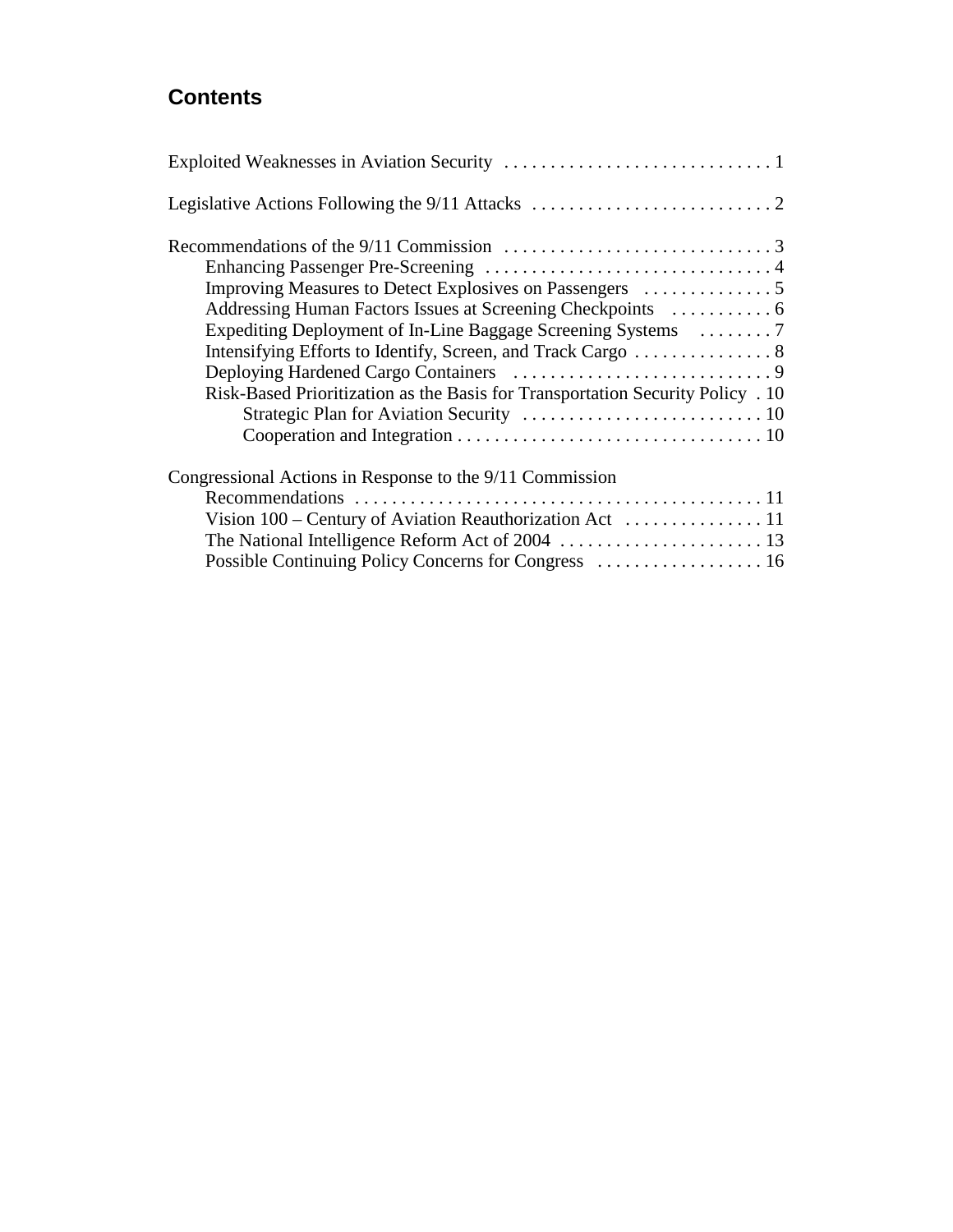# Aviation Security-Related Findings and Recommendations of the 9/11 Commission

The Intelligence Authorization Act for FY2003 (P.L. 107-306; 116 Stat. 2383) established the National Commission on Terrorists Attacks Upon the United States (the 9/11 Commission). The bipartisan 9/11 Commission was charged with the responsibilities of examining and reporting on the facts and causes of the September 11, 2001 terrorist attacks and presenting its findings, conclusions, and recommendations for corrective measures to prevent future acts of terrorism to the President and the Congress. The 9/11 Commission concluded its investigation and released its final report on July 22, 2004. This CRS report discusses the 9/11 Commission's findings and recommendations pertaining to aviation security.

# **Exploited Weaknesses in Aviation Security**

The National Commission on Terrorists Attacks Upon the United States (the 9/11 Commission) found that al Qaeda terrorists exploited weaknesses in the aviation security system to carry out the attacks of September 11, 2001. Weaknesses in aviation security exploited by the 9/11 terrorists included

- A pre-screening process that focused on detecting potential aircraft bombers and not potential hijackers;
- Lax checkpoint screening and permissive rules regarding small knives;
- A lack of in-flight security measures such as air marshals and reinforced cockpit doors;
- An industry-wide strategy of complying with hijackers in a nonconfrontational manner; and
- ! A lack of protocols and capabilities for executing a coordinated Federal Aviation Administration (FAA) and military response to multiple hijackings and suicidal hijackers.

The 9/11 Commission found that underlying these specific weaknesses and vulnerabilities in the aviation system was what they termed a failure of imagination among senior policymakers and agencies responsible for intelligence, national defense, and aviation security. The 9/11 Commission concluded that while suicide hijackings were by no means a far-fetched possibility given al Qaeda's past methods and motives, "...these scenarios were slow to work their way into the thinking of aviation security experts."<sup>1</sup> While some agencies were concerned about hijackings

<sup>1</sup> National Commission on Terrorist Attacks Upon the United States. *The 9/11 Commission* (continued...)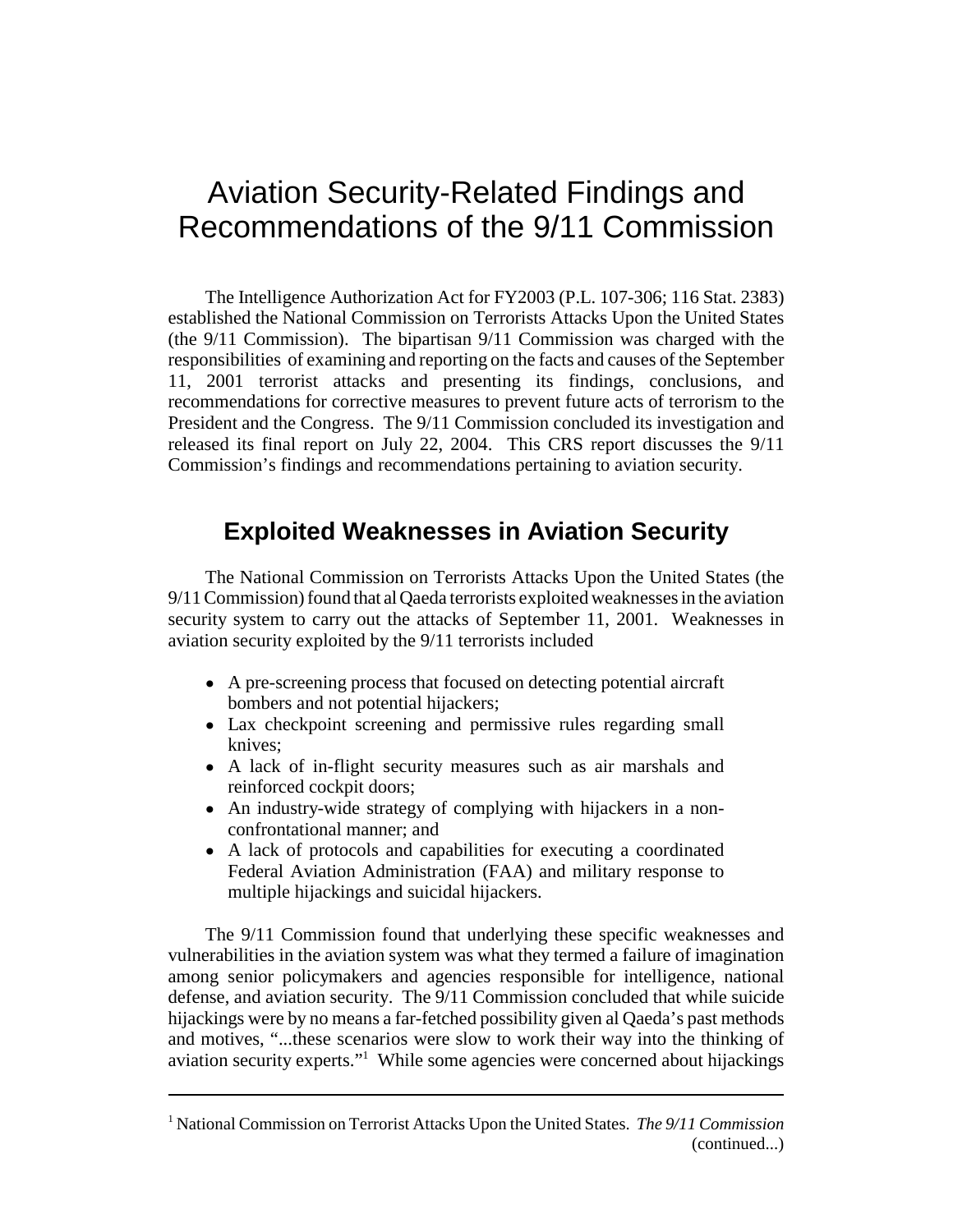and had speculated about various hijack scenarios, there were no specific constructive actions taken to defend against these possible threats prior to September 11, 2001. Furthermore, the likelihood of a suicide hijacking scenario was greatly underestimated. The 9/11 Commission also concluded that, before September 11, 2001, congressional oversight of aviation security was lacking while Congress focused its aviation oversight activities on airport congestion and passenger service. Regarding Congress's aviation related activities prior to September 11, 2001, The 9/11 Commission wrote: "Heeding calls for improved air service, Congress concentrated its efforts on a 'passenger bill of rights' to improve capacity, efficiency, and customer satisfaction in the aviation system. There was no focus on terrorism."<sup>2</sup>

## **Legislative Actions Following the 9/11 Attacks**

In the aftermath of September 11, 2001, Congress moved quickly to pass the Aviation and Transportation Security Act (ATSA, P.L. 107-71; 115 Stat. 597). Designed to correct weaknesses in aviation security exploited by the 9/11 hijackers as well as other potential vulnerabilities in transportation systems, ATSA established the Transportation Security Administration (TSA) as a new organization within the Department of Transportation responsible for security matters in all modes of transportation. Highlights of ATSA included

- ! Establishing a federal security screener workforce under TSA at airports;
- Requiring explosive detection screening of all checked bags;
- Deploying air marshals on all high risk flights; and
- Hardening cockpit doors.

ATSA also gave the TSA broad authority to assess threats to security in all transportation modes, primarily focusing on aviation, and implement appropriate security measures. In this regard, ATSA was seen as a comprehensive legislative vehicle for addressing transportation security with a specific emphasis on aviation security.

The following year, the Homeland Security Act of 2002 (P. L. 107-296; 116 Stat. 2135) established the Department of Homeland Security (DHS) and placed the TSA within this new department. The act also authorized the arming of airline pilots as an additional measure to protect aircraft against terrorist hijackers. Additional aviation security measures were included in the most recent FAA reauthorization act, Vision 100 - Century of Aviation Reauthorization Act (P.L. 108-176; 117 Stat. 2490). Most notably, Vision 100 established an aviation security capital fund to help pay for placing explosive detection systems (EDS) "in-line" with baggage conveyers and sorting facilities in an effort to improve the efficiency and effectiveness of

 $\frac{1}{1}$  (...continued)

*Report* (New York, NY: W. W. Norton & Co., 2004), p. 344.

<sup>2</sup> *The 9/11 Commission Report*, pp. 85-86.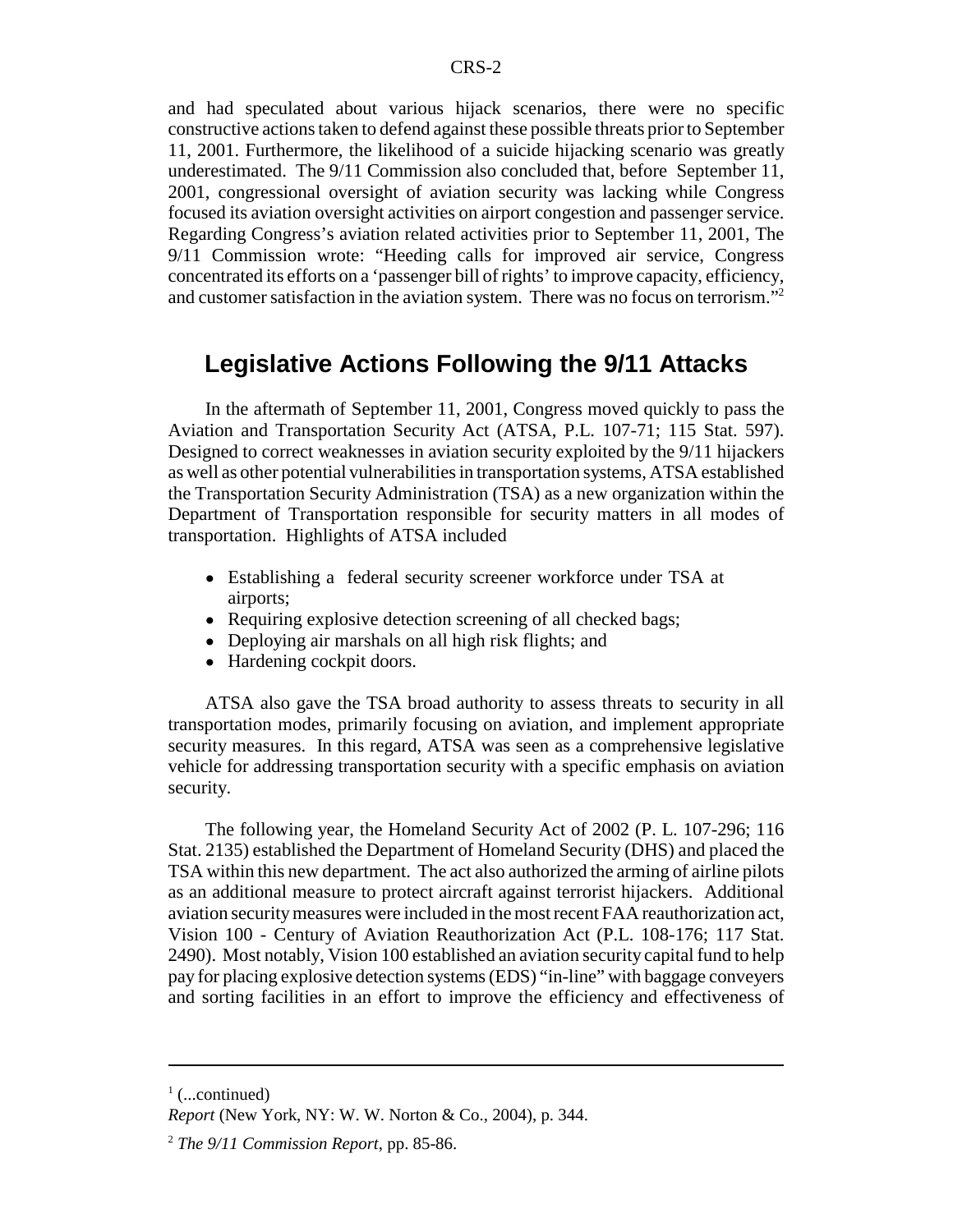checked baggage screening and expanded the program to arm pilots to include pilots of all-cargo aircraft.

Despite these actions, congressional and administration oversight of aviation security has identified several areas of vulnerability that persist. These include air cargo operations; general aviation; access controls for airport employees; screener performance; and possible terrorist attacks using shoulder-fired missiles.

### **Recommendations of the 9/11 Commission**

The 9/11 Commission also recognized many of these vulnerabilities. The 9/11 Commission concluded that "[m]ajor vulnerabilities still exist in cargo and general aviation security. These, together with inadequate screening and access controls, continue to present aviation security challenges."3 Based on these findings, the 9/11 Commission made specific recommendations regarding improvements to airport passenger and baggage screening, and air cargo security. While the commission identified potential threats posed by inadequate access controls to secured areas of airports and general aviation operations, it did not issue any recommendations pertaining to these risks. Also, while the 9/11 Commission acknowledged concerns raised by previous and current administrations over possible shoulder-fired missiles attacks against commercial airliners, it did not make any specific recommendations regarding this threat.

The 9/11 Commission delineated its recommendations regarding aviation security in a section titled "A Layered Security System." As suggested by this title, the 9/11 Commission concluded that the TSA must implement a multi-layered security system that takes into consideration the full array of possible terrorist tactics. The 9/11 Commission noted that these various layers of security must each be effective in their own right and must be coordinated with other layers in a manner that creates redundancies to catch possible lapses in any one layer. This conclusion is consistent with aviation security mandates under ATSA and TSA's concept of "concentric rings of security."<sup>4</sup> Since many facets of aviation security have been addressed through legislation and administration actions since the 9/11 attacks, the 9/11 Commission focused its aviation security recommendations on persisting vulnerabilities in commercial aviation.

 While not all recommendations offered in the 9/11 Commission's final report were formally labeled as such, CRS has identified six aviation-specific recommendations.<sup>5</sup> These are: 1) enhancing passenger pre-screening; 2) improving measures to detect explosives on passengers; 3) addressing human factors issues at screening checkpoints; 4) expediting deployment of in-line baggage screening systems; 5) intensifying efforts to identify, track, and screen potentially dangerous

<sup>3</sup> *Ibid*., p. 391.

<sup>4</sup> Transportation Security Administration. *Budget Estimates: Fiscal Year 2004.* March 2003

<sup>&</sup>lt;sup>5</sup> For clarity, multi-part 9/11 Commission recommendations have been separately identified in this report.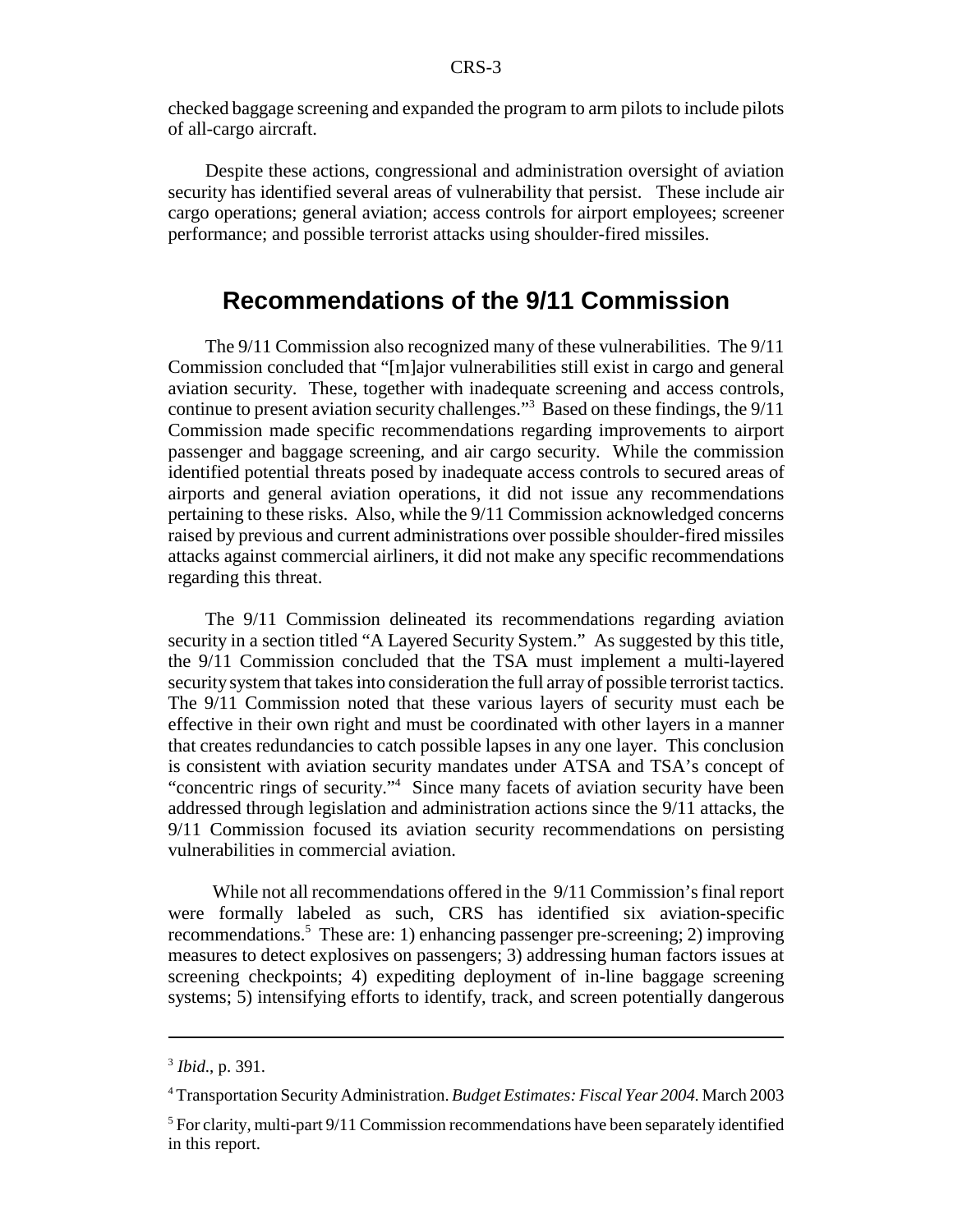cargo; and 6) deploying hardened cargo containers on passenger aircraft. In addition to these six aviation-specific recommendations, the 9/11 Commission also issued an overarching recommendation for transportation security policy to set priorities based on risk and implement the most practical and cost effective deterrents assigning appropriate roles and missions to federal, state, and local authorities, as well as private stakeholders.

#### **Enhancing Passenger Pre-Screening**

On September 11, 2001, passenger pre-screening consisted of three measures: the Computer Assisted Passenger Prescreening System (CAPPS), answers to two security-related questions asked by airline ticketing and gate agents, and the presentation of photo identification to airline personnel. More than half of the September 11, 2001 hijackers were identified as "selectees" based on one or more of these pre-screening techniques. However, there was little consequence to their selection because, at the time, pre-screening was used solely as a tool to screen for individuals that might try to bomb a passenger jet using methods similar to those employed in the bombing of Pan Am flight 103. While the CAPPS system is still in use, its purpose has since been expanded to screen for possible hijackers as well. CAPPS is maintained directly by the airlines as part of their security program and uses computer algorithms to identify "selectees" based on matching passengers' behaviors (e.g., method of ticket purchase) to hijacker and bomber profiles.

The follow-on to CAPPS, dubbed CAPPS II, has been embroiled in controversy for the past two years over concerns regarding protection of personal data and civil liberties. As proposed, CAPPS II would implement a two step process to: 1) authenticate a passenger's identity using commercial databases; and 2) check that name against terrorist watch lists maintained by the federal government. If flagged by the system, passengers could be either denied boarding or selected for secondary screening. The 9/11 Commission recommended that improved passenger prescreening capabilities should not be delayed while the argument about a successor to CAPPS continues. The 9/11 Commission further recommended that the prescreening system should utilize the larger set of watchlists maintained by the federal government. Both the Homeland Security Appropriations Act for FY2004 (P.L. 108- 90; 117 Stat. 1137) and Vision 100 directed the Department of Homeland Security to address these concerns and limited implementation of CAPPS II to system testing until the Government Accountability Office (GAO) verifies that adequate steps have been taken to address these concerns. However, in February 2004, the GAO found that the TSA had adequately addressed only one of the eight concerns regarding CAPPS II implementation.<sup>6</sup> Continued reluctance by the airlines to provide data for testing CAPPS II due to liability concerns has also stymied progress. The 9/11 Commission recommended that airlines should be required to supply the information needed to test and implement passenger pre-screening.

<sup>6</sup> U.S. General Accounting Office. *Aviation Security: Computer-Assisted Passenger Prescreening System Faces Significant Implementation Challenges.* GAO-04-385, February 2004.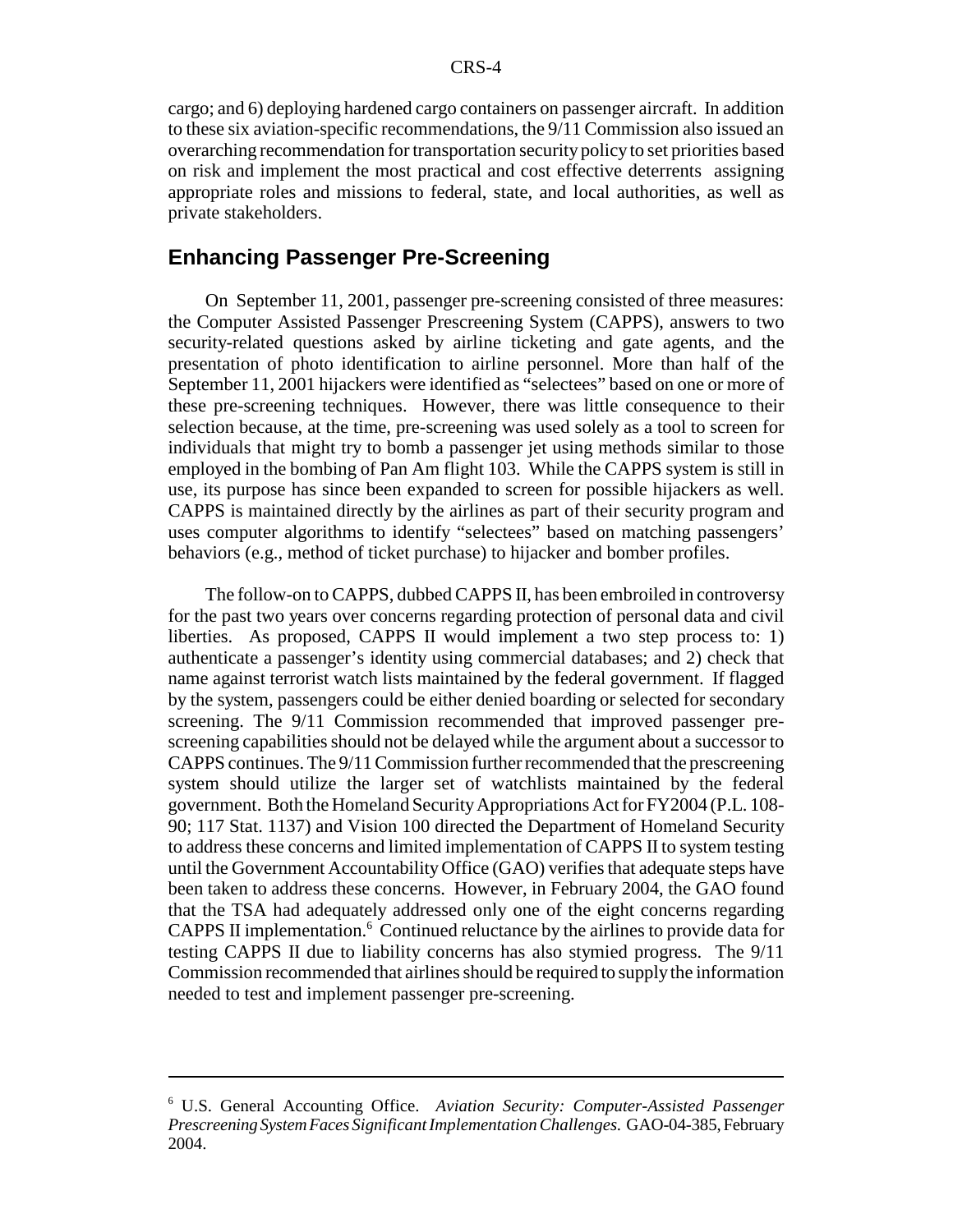Recent media reports indicate that the CAPPS II program has essentially been scrapped over privacy concerns, however Secretary of Homeland Security Tom Ridge has suggested that a new program with a different name might eventually take its place.<sup>7</sup> In light of the 9/11 Commission recommendation to forge forward with implementing a passenger pre-screening system and the current lack of progress toward developing such a system, Congress may intensify its oversight of the Secure Flight program, the successor to CAPPS, and engage in debate over the best way to proceed. H.R. 10 contains a provision that would require the TSA to take over responsibility for prescreening from the airlines withing 180 days on enactment and begin testing of the system by November 1, 2004. This measure is in line with administration plans for the testing and roll-out of the Secure Flight program.

#### **Improving Measures to Detect Explosives on Passengers**

 Evidence highlighted by the 9/11 Commission indicated that al Qaeda has had a keen interest in bombing airliners for some time. The 9/11 Commission's report describes Ramzi Yousef's 1994 bombing of a Phillippines Airlines flight bound for Tokyo as a precursor to a larger operation — the so-called "Bojinka" plot — to bomb multiple U.S.-bound airliners over the Pacific ocean. In the Philippines Airlines bombing, Yousef reportedly assembled an improvised explosive device (IED) in the airplane's lavatory and hid it under a seat during the previous flight affixing a digital watch timer he had invented.

Concerns over IEDs were brought to public attention in December 2001, when Richard Reid attempted to down a transatlantic flight using explosives concealed in a shoe. Concerns over IEDs were again raised by the media in October 2003 when a college student, Nathaniel Heatwole, snuck banned items and materials resembling plastic explosives aboard passenger jets. While neither of these high profile incidents was cited in the 9/11 Commission report, the 9/11 Commission acknowledged persisting weaknesses in the ability to detect explosives on passengers by formally recommending that the TSA and Congress give priority to improving detection of explosives on passengers. The 9/11 Commission further recommended that, as a start, all individuals selected for secondary screening undergo explosives screening.

Current screening technologies and procedures offer limited capabilities to detect explosives carried on passengers. While carry-on items and sometimes shoes are x-rayed and may be subjected to secondary chemical trace detection screening methods, passengers are typically only screened by metal detectors. New technology offers the capability to detect bomb-making chemicals on individuals using trace detection methods. These systems are being operationally tested in various transportation settings including ongoing field tests at five airport sites: T.F. Green State Airport, Providence, RI; Greater Rochester International Airport, NY; San Diego International Airport, CA; Tampa International Airport, FL; and Gulfport-Biloxi International Airport, MS . Other possible methods for detecting explosives on passengers involve body scan imaging using low dose x-ray

<sup>7</sup> Mimi Hall and Barbara DeLollis. "Plan to collect flier data canceled." *USA Today,* July 14, 2004.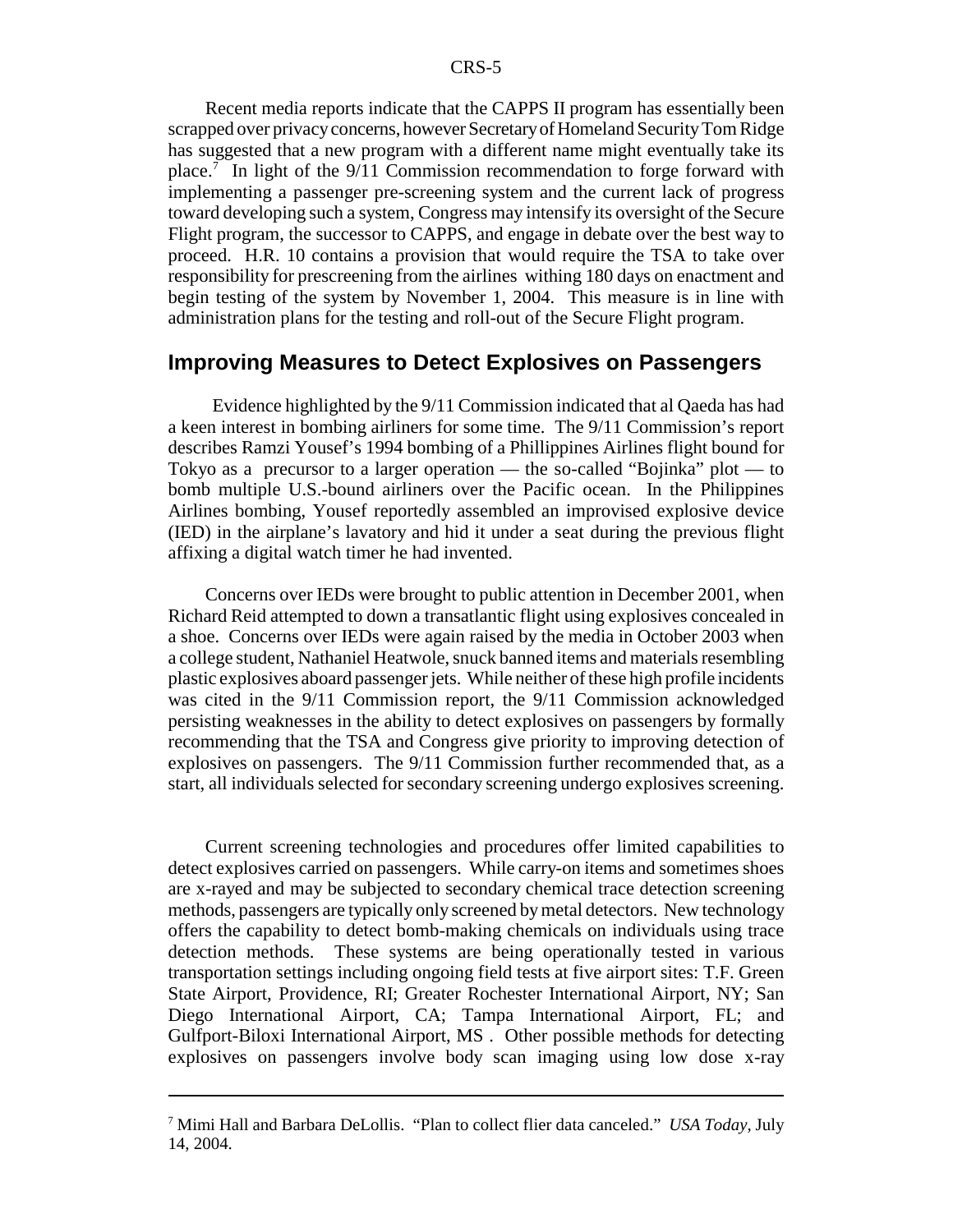backscatter or other techniques. Body scan technology is considered somewhat more controversial because it renders a nude image of the scanned individual which is regarded by some as overly intrusive. Alternative methods to these technologies include the use of bomb-sniffing dogs and physical searches of individuals. In light of the 9/11 Commission recommendation, Congress may debate whether and how to implement and fund an initiative for screening passengers using the most effective means available. (See CRS Report RS21920, *Detection of Explosives on Airline Passengers: Recommendation of the 9/11 Commission and Related Issues*)

#### **Addressing Human Factors Issues at Screening Checkpoints**

The 9/11 Commission also recommended that the TSA conduct a human factors study to understand problems in screener performance and set attainable objectives for improving performance at screening checkpoints. Screener performance deficiencies were highlighted by a recent DHS Inspector General's audit that found poor screener performance among both federal and contract screeners during covert testing at screening checkpoints.<sup>8</sup> The TSA has launched several initiatives to address these concerns. For example, the TSA has greatly expanded the use of threat image projection (TIP), a system that tests screener on-the-job performance by projecting images of threat objects on x-ray monitors. Using data from TIP, researchers can assess certain human performance needs in aviation security. The TSA is also examining ways to improve the recurrent training of screeners.

Key human factors issues are likely to include screener selection and training, fitness for duty, and human interaction with screening technologies. While the TSA maintains a small cadre of human factors researchers and some ongoing research in this area is being conducted by universities and contractors, research on aviation security human factors and funding for these activities pales in comparison to human factors research programs in the Department of Defense and FAA's safety-related human factors activities. Also, there presently is a lack of a comprehensive strategic plan for addressing human factors in aviation security.

In light of this recommendation and persisting concerns over screener performance, Congress may conduct oversight to identify areas where TSA's human factors research efforts may not be adequately addressing concerns over passenger and baggage screening performance. Congress may also consider whether to task the National Academy of Sciences or some other independent body with examining human factors needs in aviation security. While the National Academy of Sciences did address human factors in its 1999 assessment of aviation security technologies, it has not conducted a focused study of human factors needs in the aviation security system and has not examined this issue since the terrorist attacks of September 11, 2001.<sup>9</sup> H.R. 10 contains a provision that would require the TSA to conduct human

<sup>&</sup>lt;sup>8</sup> Statement of Clark Kent Ervin, Inspector General, U.S. Department of Homeland Security. Before the Committee on Transportation and Infrastructure, Subcommittee on Aviation, U.S. House of Representatives, April 22, 2004

<sup>9</sup> National Research Council. *Assessment of Technologies Deployed to Improve Aviation Security: First Report.* Publication NMAB-482-5. Washington, DC: National Academy (continued...)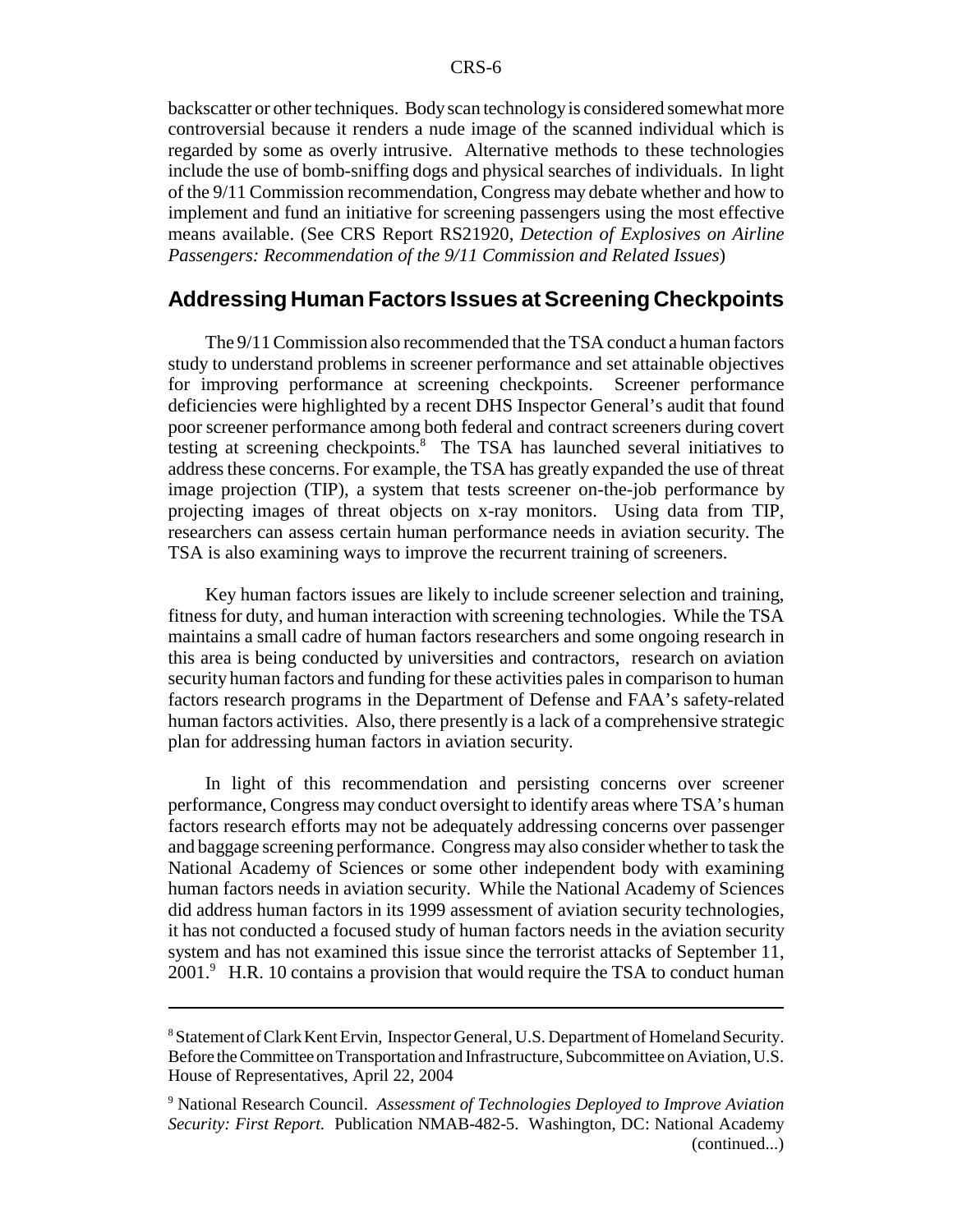factors studies to improve screener performance as part of a pilot program to examine next-generation checkpoint screening technologies.

### **Expediting Deployment of In-Line Baggage Screening Systems**

The 9/11 Commission recommended that the TSA expedite installation of inline baggage screening systems. Therefore, Congress may debate the adequacy of current funding for this activity. While Vision 100 authorizes up to \$500 million annually to be deposited into the aviation security capital fund, only \$250 million was appropriated in FY2004 and requested in FY2005 for this activity. Since the total cost of integrating EDS equipment at all passenger airports is estimated to exceed \$4 billion, it may take several years to complete integration of baggage screening systems given current funding levels. Letters of intent (LOIs) issued to airports by the TSA were established as a vehicle to leverage limited federal funding by stretching obligations over several years. LOIs were created in appropriations legislation as a means for TSA to convey to airports its intent to obligate future funds for the purpose of EDS integration. However, the TSA has, thus far, implemented LOIs by reimbursing airports for expenses as they are incurred. This approach could further slow the progress of integrating EDS systems at airports.

The 9/11 Commission also recommended that "[b]ecause the aviation industry will derive substantial benefits from [in-line EDS] deployment, it should pay a fair share of the costs."10 However, defining that fair share has been a significant point of contention. Airlines already indirectly pay the federal share of EDS integration because the first \$250 million annually, all that was budgeted in FY2004 for this activity, must come directly from aviation security fees paid by the airlines and their passengers. Airports pay a portion of the costs too, albeit a much smaller one. Under the scheme adopted by Vision 100, large and medium-sized airports contribute 10% of the cost while small airports contribute 5%. However, the TSA has proposed to reduce the federal obligations for these programs and increase the local share to 25% at large and medium-sized airports and 10% at small airports, a proposal that airports obviously oppose. The 9/11 Commission did not specifically say what they would consider to be a more equitable contribution from industry, however their recommendation implies that they believe industry is not paying its fair share under the current scheme.

Congress may continue debate over the equity of cost-sharing for EDS integration in light of this recommendation. The House homeland security appropriations bill (H.R. 4567) as reported included language to limit the federal share for airport security projects to 75% at large and medium hubs and 90% at all other airports, however, this language was stricken by a point of order during floor debate.

<sup>&</sup>lt;sup>9</sup> (...continued)

Press, 1999.

<sup>10</sup> *The 9/11 Commission Report*, p. 393.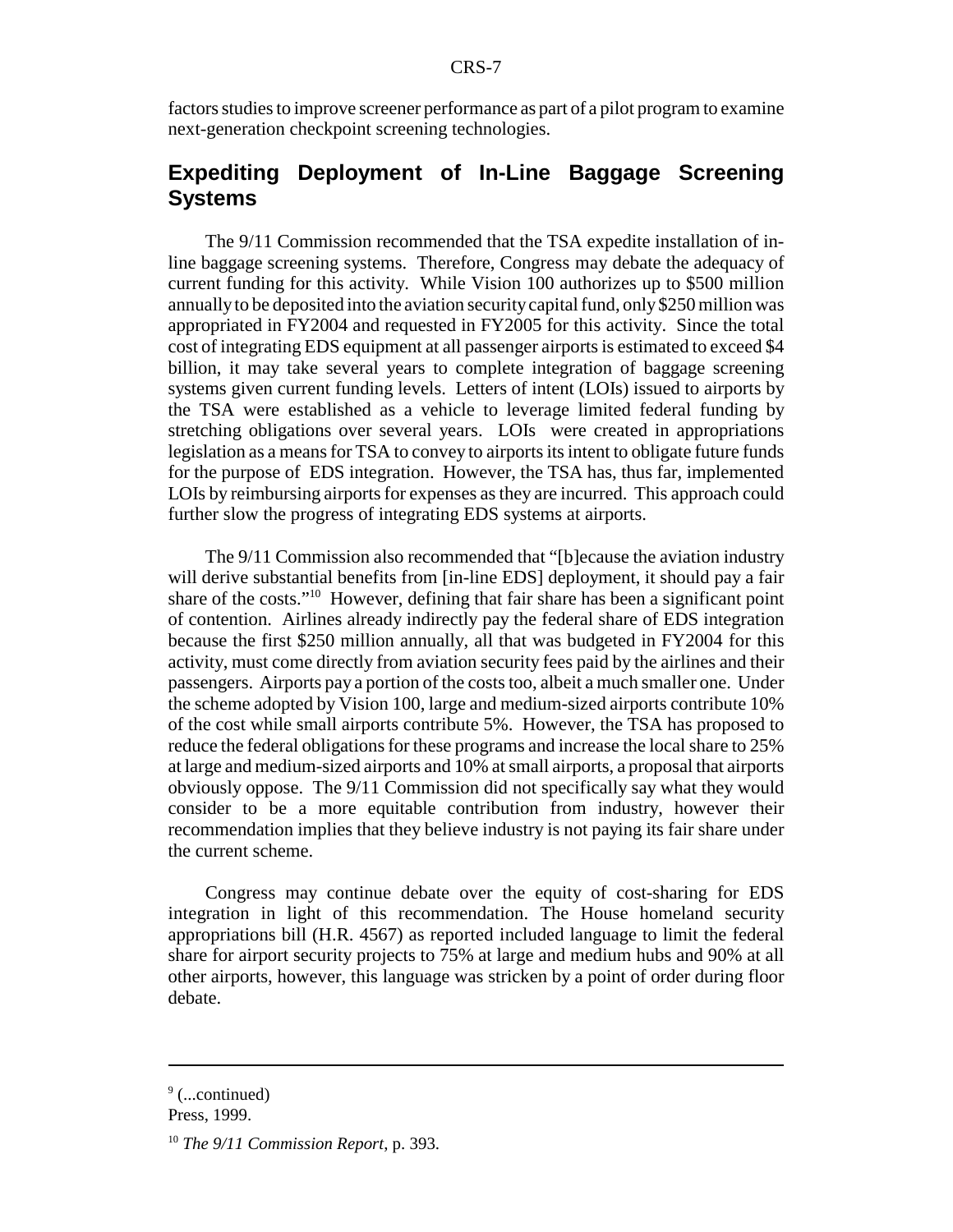Legislation introduced in the House (H.R. 5121) seeks to double the amount collected in aviation security fees that must be designated for aviation security capital fund from \$250 million annually to \$500 million annually for FY2005 through FY2007. H.R. 5121 also seeks to increase the TSA's flexibility to meet checked baggage security screening requirements by allowing it to enter into multi-year contracts, not to exceed 10-years, with airports or third party vendors to provide EDS imaging capabilities. While most of the aviation security-related provisions of H.R. 5121 were incorporated into H.R. 10, neither of these measures were included in H.R. 10.

#### **Intensifying Efforts to Identify, Screen, and Track Cargo**

The 9/11 Commission recommended that the TSA needs to intensify its efforts to identify suspicious cargo, and appropriately screen and track potentially dangerous cargo in aviation as well as in maritime operations. Stemming from recommendations of the Aviation Security Advisory Committee (ASAC), a standing committee of aviation stakeholders, the TSA unveiled a strategic plan for cargo security in November 2003. That plan consists a multi-layered risk-based approach with four key strategic objectives: 1) enhancing shipper and supply chain security; 2) identifying elevated risk cargo through pre-screening; 3) identifying technology for performing targeted air cargo inspections; and, 4) securing all-cargo aircraft through appropriate facility security measures.<sup>11</sup> Goals of the plan include prescreening all cargo shipments in order to determine their level of relative risk; working with industry and federal partners to ensure that 100% of items considered to pose an elevated risk are inspected; developing and ensuring that new information and technology solutions are deployed; and, implementing operational and regulatory programs that support enhanced security measures.12 The 9/11 Commission recommendations seem to imply that it concurs with TSA's overall approach as outlined in this strategic plan but feels that progress toward achieving these objectives must be accelerated, and perhaps, augmented. Since the 9/11 Commission recommendation provides no specific guidance on how to intensify the identification, tracking, and screening of cargo, Congress may further scrutinize TSA's efforts on cargo security and further debate approaches to air cargo security.

Recent debate in Congress over air cargo security has focused on the level of physical screening or inspection of cargo needed to adequately mitigate the risks posed by cargo placed on passenger aircraft. While proposals have been offered to require 100% physical screening or inspection of all cargo placed on passenger

<sup>&</sup>lt;sup>11</sup> Transportation Security Administration. *Air Cargo Strategic Plan*. November, 2003.

<sup>12</sup> There has been considerable confusion regarding the terms *screening* and *inspection* as they pertain to air cargo, and presently no statutory or regulatory definitions of these terms exist. In general, the TSA refers to screening as a vetting process, such as the use of a known-shipper database, to assess the level of risk associated with a cargo shipment. TSA uses the term inspections, on the other hand, to refer to physical scrutiny of cargo though any of several available means such as canine teams, hand searches, or the use of x-ray equipment or explosives detection systems. In this report, the term pre-screening has been used in place of what TSA commonly calls screening to avoid confusion since this does not refer to a physical screening process.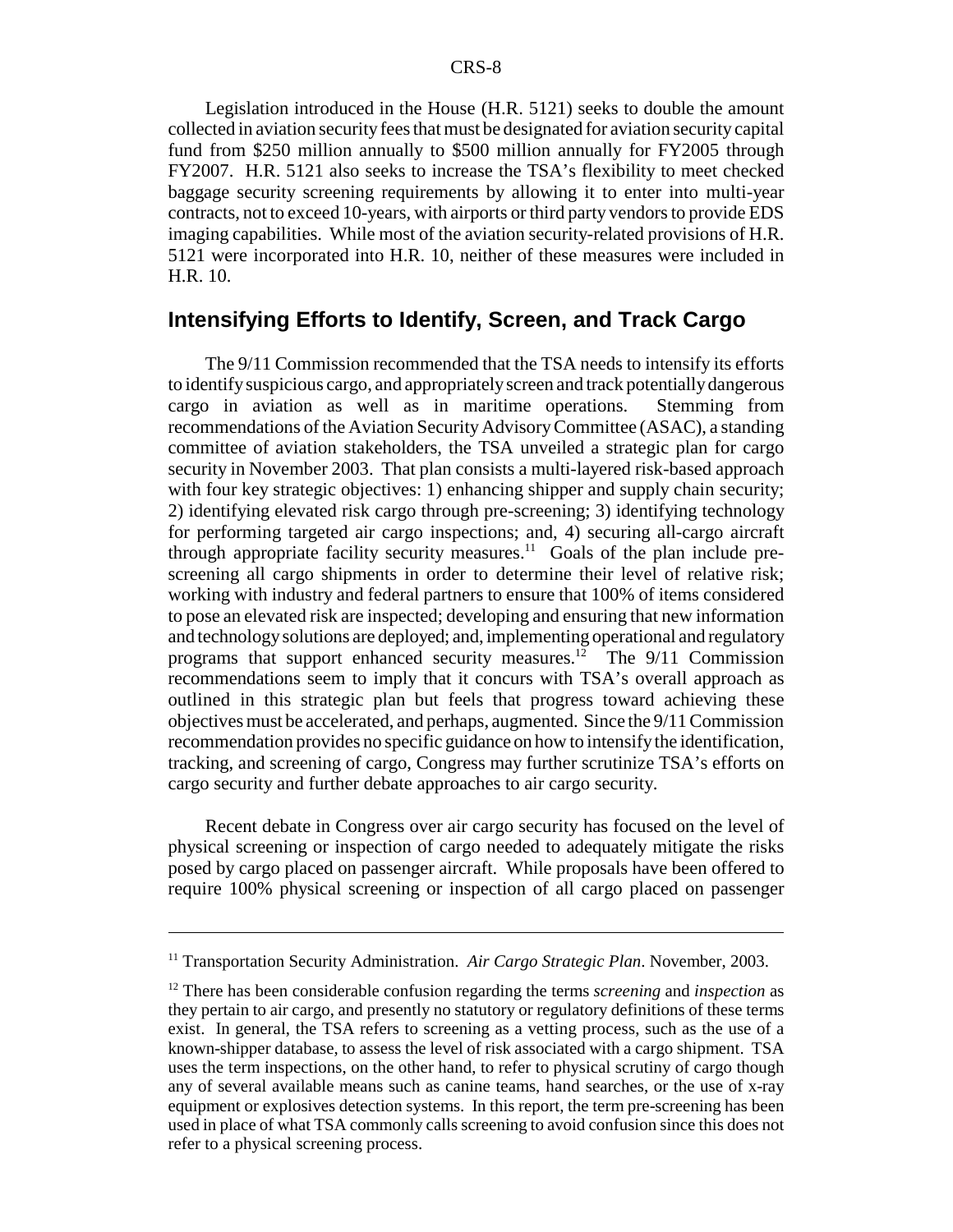aircraft, Congress has thus far supported TSA's plan to, instead, implement a riskbased approach that relies heavily on the known-shipper program and database to assess shipments placed aboard passenger aircraft. Both H.R. 10 and S. 2845 contain measures to improve the screening and tracking of cargo. S. 2845 would specifically require the TSA to double the amount of air cargo screened within one year. (see CRS Report RL32022, *Air Cargo Security)*.

#### **Deploying Hardened Cargo Containers**

In addition to these measures to improve cargo security, the 9/11 Commission specifically recommended the deployment of at least one hardened cargo container on every passenger aircraft that also hauls cargo to carry suspicious cargo. The National Research Council examined this very concept in 1999 and concluded it would cost \$125 million to acquire a sufficient number of hardened containers.<sup>13</sup> They also estimated that the annual industry-wide cost of lost revenue due to reduced aircraft revenue payload and increased fuel burn would total \$11 million. Thus, even if a proposal were made to federally fund this initiative, passenger airlines may oppose it because it would increase operational costs.

It is likely that opponents of deploying hardened cargo containers would also argue that, if recommended initiatives are implemented to improve the identification, tracking, and screening of cargo, then hardened cargo containers are not needed. On the other hand, proponents of deploying hardened cargo containers may argue that doing so creates a redundant layer of defense, analogous to a hardened cockpit door, that is consistent with the overarching goal of establishing a multi-layered security system with built-in redundancies.

However, using just one hardened cargo container per passenger aircraft still leaves the system open to potential vulnerabilities that are directly tied to the effectiveness of measures to conduct risk-based assessments of cargo and flag suspicious cargo. For this reason, the TSA currently requires that all cargo from shippers that have not been properly vetted and verified through the known-shipper program be carried in all-cargo airplanes and not aboard passenger airplanes. While TSA is working on expanding its capabilities to detect high risk cargo, it is unclear how this system could be adapted to assign risk levels that would permit certain suspect cargo to travel in hardened cargo containers on board passenger airplanes. Also, from a policy standpoint, it is unclear what criteria could be used to permit shipment of suspicious cargo on passenger aircraft in hardened cargo containers instead of offloading that shipment from passenger aircraft altogether. Congress may debate whether deployment of hardened cargo containers could provide an effective layer of security to protect against potential cargo bombings. A key policy issue in this debate is likely to be the possible implications of allowing suspicious cargo to travel on passenger aircraft even if they are secured in hardened cargo containers.

H.R. 10 contains a provision that would require TSA to carry out a pilot program to evaluate the use of blast-resistant containers for carrying baggage and

<sup>13</sup> National Research Council. *Assessment of Technologies Deployed to Improve Aviation Security: First Report.*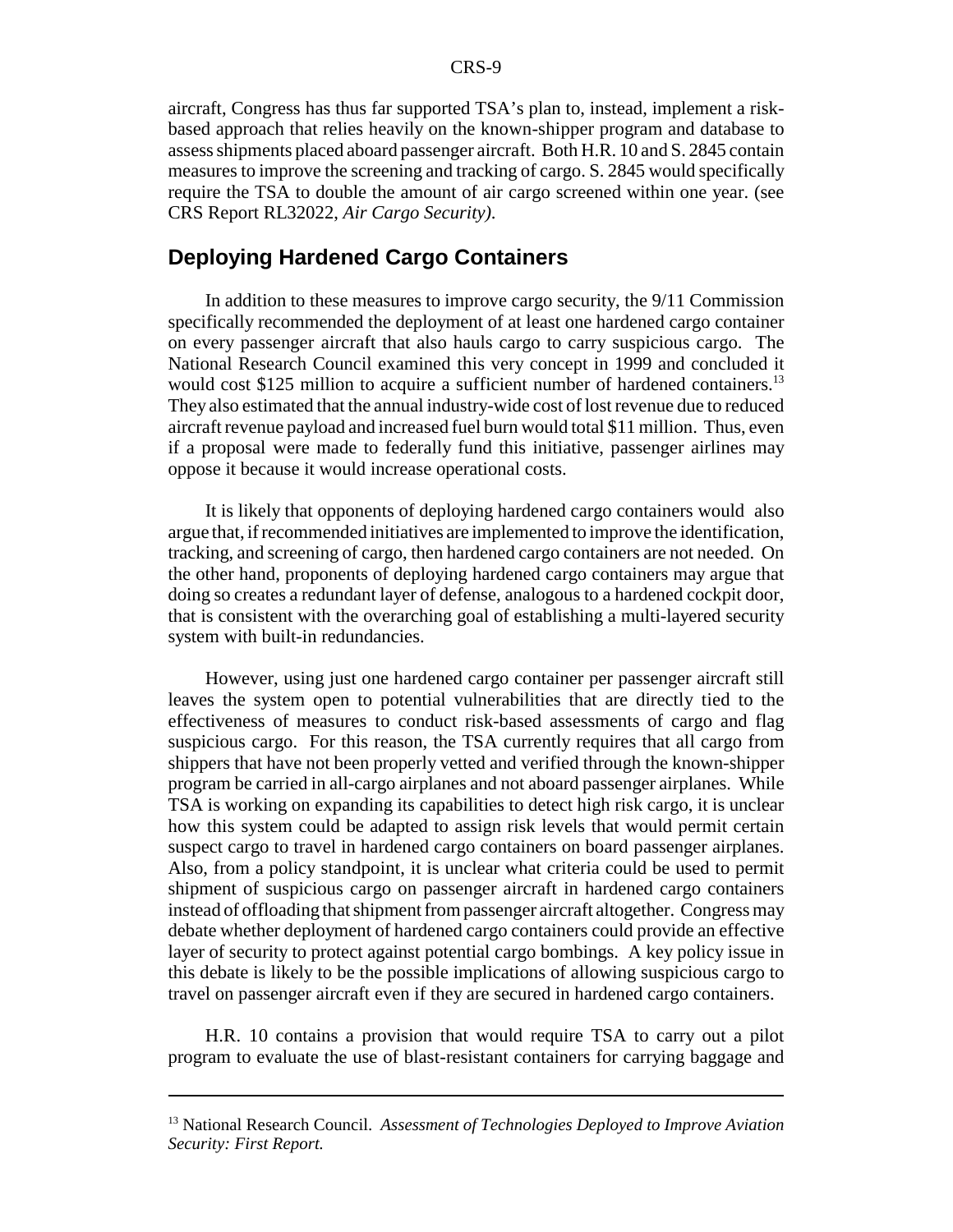cargo on passenger airliners. While S. 2845 does not contain a similar provision, legislation passed by the Senate on May 9, 2003 (S. 165), would require the DHS in coordination with the FAA to submit a report evaluating blast-resistant cargo container technology.

### **Risk-Based Prioritization as the Basis for Transportation Security Policy**

In addition to the aviation specific recommendations discussed above, the 9/11 Commission also issued an overarching recommendation that risk-based priorities for protecting all transportation assets be established. Based on this assessment of risks, the 9/11 Commission recommended that TSA select the most practical and cost effective approaches for implementing defenses of transportation assets and develop a plan, budget, and funding to implement this effort. The plan, according to the 9/11 Commission, should assign roles and missions to federal, state, and local authorities, as well as to private stakeholders.

**Strategic Plan for Aviation Security.** The risk-based approach to aviation security is nothing new and has been viewed for some time as the principal policy tool for allocating limited resources. What is lacking, however, is a unified strategic plan for aviation security. To some extent, ATSA has set the strategy for aviation security following the terrorist attacks of September 11, 2001. The TSA's initial focus was on meeting the mandates of ATSA, particularly deploying air marshals and federal screeners. Now that TSA has achieved some level of normal operations, it should be better poised to focus on developing a more formal strategy for national aviation security policy. Based on TSA's strategic approaches to date, particularly in addressing air cargo security needs, it is likely that a risk-based multi-layered approach to aviation security will form the core of future aviation security policy. This appears to be largely in step with what the 9/11 Commission is recommending. In light of the 9/11 Commission recommendation, Congress may consider whether to formally task the TSA with developing a national strategy for aviation security that addresses funding needs, budgetary implications, and the appropriate roles of federal, local, and state authorities, and industry stakeholders. While some may argue that such a plan already exists in various TSA program plans and budget documents, others may argue that a more formal strategic planning document for aviation security needs to be developed.

**Cooperation and Integration.** While aviation security relies extensively on cooperation and the integration of shared responsibilities, challenges persist in defining roles and allocating resources for state and local participation and industry involvement. At airports, the local role is defined in the airport security program which is tailored for each airport location. Physical security of the airport site is ultimately the role of local jurisdictions carried out by airport operators, while TSA maintains the overall role of security oversight and enforcement as well as direct responsibility for passenger screening. The role of local governments, and in some cases state authorities, in aviation security often involves both law enforcement support for airport site security and law enforcement presence at screening checkpoints. Passenger air carriers must also participate in security through procedures and training for controlling access to aircraft and secured areas of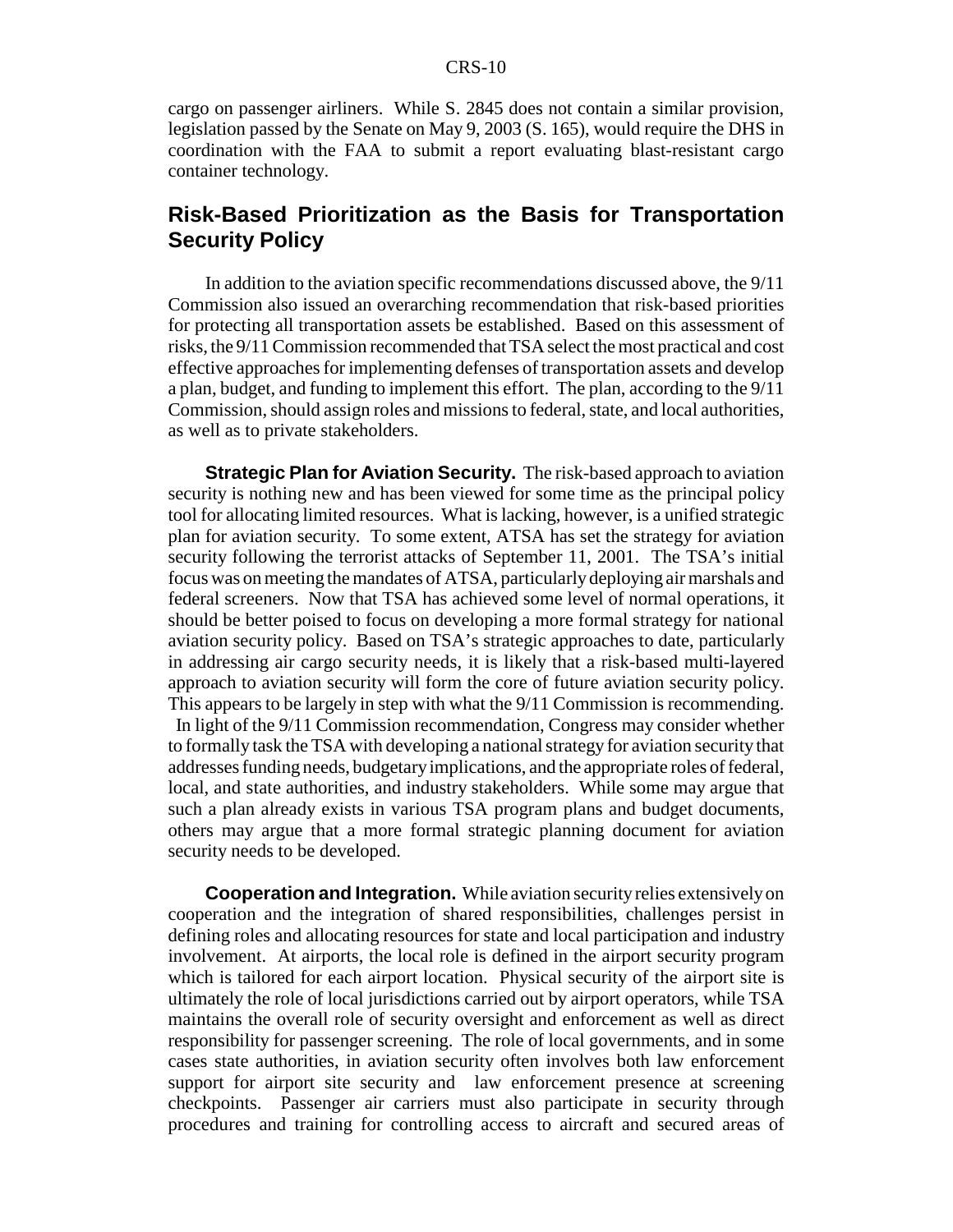airports, carrying out security inspections of aircraft, and so on. In air cargo and general aviation, security measures rely heavily on the direct participation of aircraft owners and operators, while the federal role is one of oversight and enforcement of aviation security requirements.

While implementing aviation security already involves federal, state, local, and industry participation, what appears to be lacking is a unified plan or strategy for: assigning roles and missions to each stakeholder based on careful consideration of logistics and costs; and adopting a systems approach to define how each element contributes to the overall security strategy.

In light of the 9/11 Commission recommendation, Congress and the TSA may consider ways to improve the strategic planning, resource allocation, and integration of federal, state, local, and private-sector resources for aviation security. Congress and the TSA may also consider how the specific strategies and approaches to aviation security may be integrated with an overarching transportation security strategy that encompasses rail, maritime, and highway security as well and addresses logistics, funding, and resource allocation to meet security needs in all modes of transportation. H.R. 10 requires the Department of Homeland Security (DHS) to prepare and update a transportation security plan and modal security plans including a modal plan for aviation to: set risk-based priorities; select the most practical and cost-effective methods for protecting aviation assets; and assign roles and missions to Federal, State, regional, and local authorities, and aviation stakeholders.

# **Congressional Actions in Response to the 9/11 Commission Recommendations**

Since the release of the 9/11 Commission report, Congress has given considerable attention to the recommendations contained in the report. The Senate Committee on Commerce, Science and Transportation held a hearing on the 9/11 Commission recommendations regarding transportation security on August 16, 2004, and the House Subcommittee on Aviation held a hearing reviewing the aviation security recommendations of the 9/11 Commission.

The 108<sup>th</sup> Congress passed two major pieces of legislation containing numerous provisions pertaining to aviation security: Vision 100 – Century of Aviation Reauthorization Act (P.L. 108-176), which was enacted prior to the 9/11 Commission's final report, and the National Intelligence Reform Act (P.L. 108-458; 118 Stat. 3638) which was enacted, in large part, in response to the 9/11 Commission's recommendations..

### **Vision 100 – Century of Aviation Reauthorization Act**

Before the 9/11 Commission had completed its report, several aviation securityrelated provisions were included in Vision 100 - Century of Aviation Reauthorization Act (P.L. 108-176) which was enacted on December 12, 2003.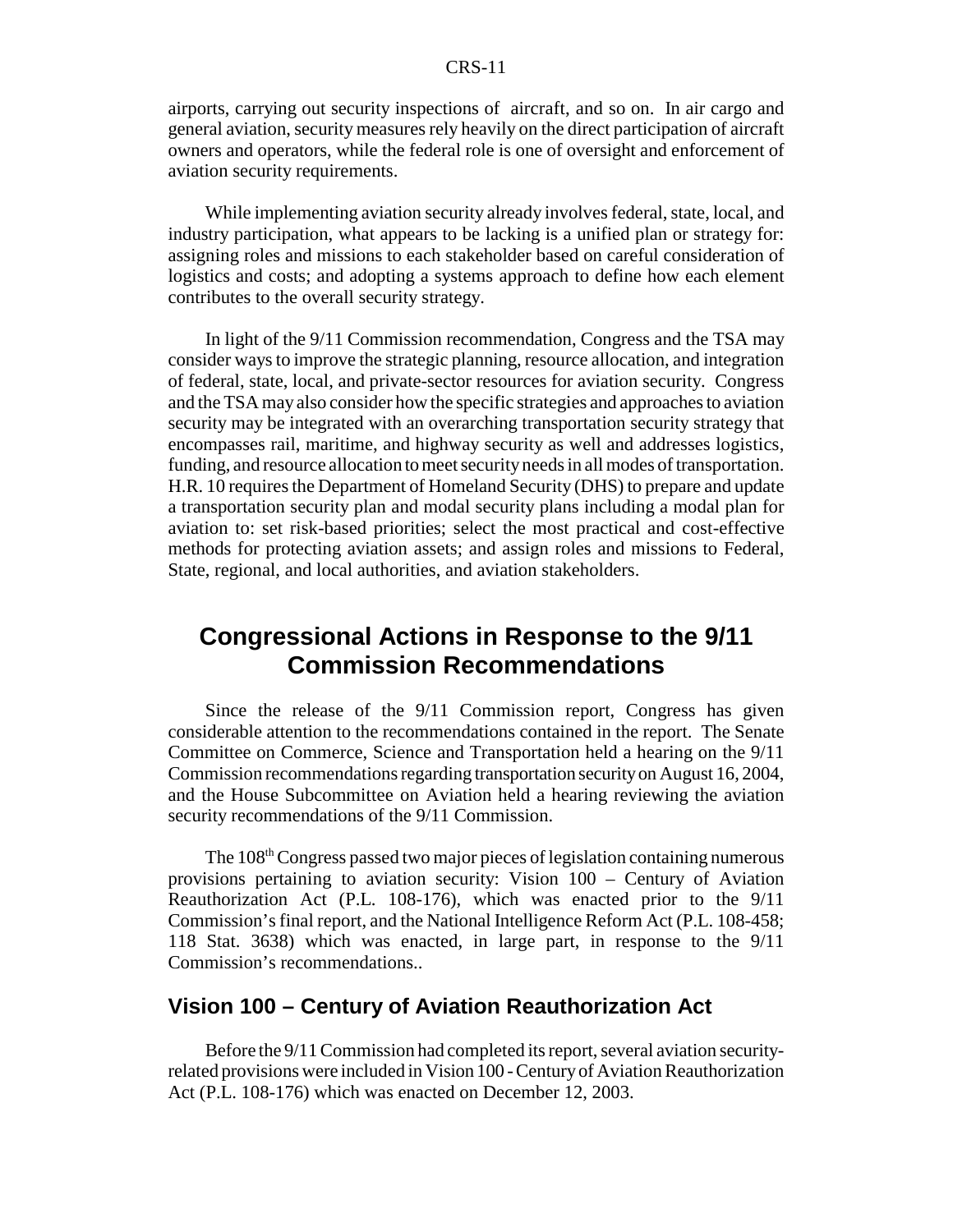Vision 100 established a redress process for pilots, mechanics or other licensed aviation professionals whose certification is denied, suspended, or revoked on the grounds that they pose a risk to aviation security. Vision 100 also requires the Federal Aviation Administration to provide a justification to Congress when establishing an Air Defense Identification Zone (ADIZ) around cities where pilots are required to use special communications and operating procedures to enable air traffic controllers to identify potential security threats.

Vision 100 also modified existing requirements for security training of airline flight and cabin crew members. Under these provisions, the airlines are responsible for providing mandatory basic training in security for crews, while the TSA was to develop and provide a voluntary advanced self-defense training program for crew members.

Vision 100 also required the Department of Homeland Security to study and report to Congress on the effectiveness of the aviation security system, including the air marshal program, hardening of cockpit doors, and security screening of passengers, checked baggage, and cargo. The report was to include recommendations, including legislative recommendations, for improving the effectiveness of aviation security.

Vision 100 also created the Aviation Security Capital Fund. The act authorizes up to \$500 million per year through FY2007 to be appropriated to this fund and requires that the first \$250 million in aviation security fee collections be deposited in this fund each year through FY2007. The act also provided the Undersecretary for Border and Transportation Security with the authority to issue grants to airports for projects to integrate baggage explosive detection systems with baggage conveyer systems; reconfigure terminal baggage areas as needed to install explosive detection systems; deploy explosive detection systems behind the ticket counter, in baggage sorting areas, or in line with baggage handling systems; and for other aviation security-related capital improvement projects. Vision 100 set the federal share of costs for such projects at 90% for large and medium hub airports, and at 95% for all other airports and set guidelines for the allocation of Aviation Security Capital Fund monies for these projects.

Vision 100 also required the implementation of security programs for air charter operators who use aircraft weighing more than 12,500 pounds maximum takeoff weight.

Vision 100 also required the Government Accountability Office (GAO) to review the proposed CAPPS II passenger prescreening system and prevented the TSA from fully implementing this program until the Undersecretary for Border and Transportation Security certified that a variety of enumerated issues pertaining to civil liberties, privacy, data protection, system security, system performance, and system oversight had been adequately addressed. The TSA has since scrapped the CAPPS II program and is developing an alterative prescreening system called "Secure Flight."

Vison 100 also authorized flight crew members of all-cargo airlines to voluntarily participate in the Federal Flight Deck Officer Program that trains and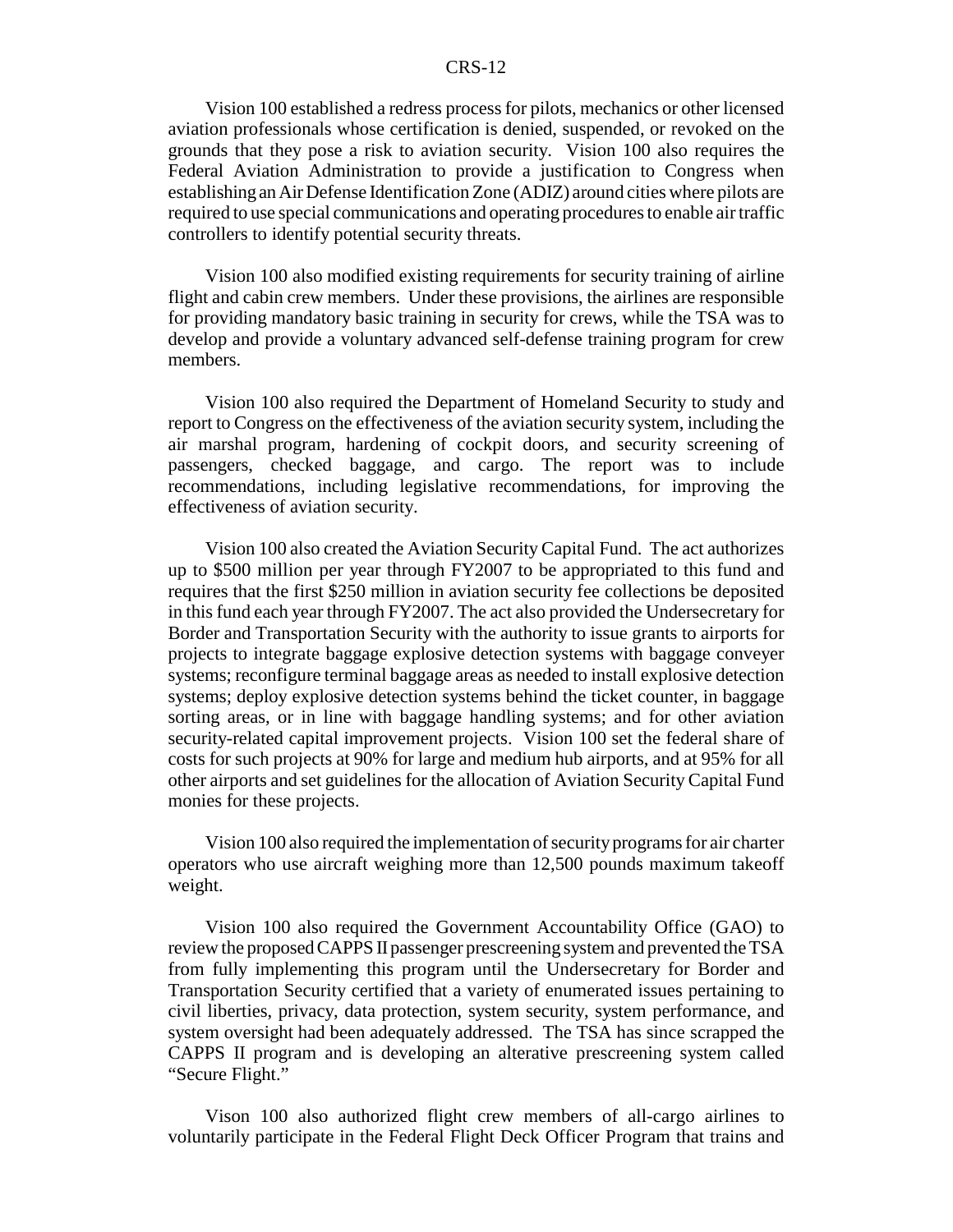deputizes armed pilots to guard aircraft cockpits against hostile attacks. Vision 100 also expanded the program to include other flight crew members, such as flight engineers, in addition to pilots.

Vision 100 also requires the promulgation of regulations to ensure the security of foreign and domestic aircraft repair stations. The act also requires the TSA, in coordination with the FAA, to complete a security review and audit of foreign repair stations that work on air carrier aircraft and components.

Vision 100 also modified the background check requirements for foreign pilots seeking flight training in the United States. The act transferred the duties of conducting these background checks from the Department of Justice to the DHS. The provisions require flight schools or instructors to provide notification and identification information for individuals seeking training in smaller aircraft, weighing less than 12,500 pounds, and require background checks be completed before training can be initiated in larger aircraft. The legislation authorizes fee collections to offset the costs of conducting these background checks.

For further discussion see CRS Report RL32498, *Vision 100: An Overview of the Century of Aviation Reauthorization Act (P.L. 108-176)*.

#### **The National Intelligence Reform Act of 2004**

The National Intelligence Reform Act (P.L. 108-458) contains numerous provisions related to aviation security, many directly addressing the concerns and recommendations of the 9/11 Commission.

The act requires the Department of Homeland Security to develop, prepare, implement, and update as needed, a National Strategy for Transportation Security as well as modal-specific security plans including a plan for aviation security. The modal security plan for aviation is to include a threat matrix outlining each threat to the United States civil aviation system and the corresponding layers of security in place to address these threats and a plan for mitigation and reconstitution of the aviation system in the event of a terrorist attack.

The act requires the TSA to issue guidance for the use of biometrics in airport access control systems and establish a biometric credential and authentication procedures to identify law enforcement officers authorized to carry firearms aboard passenger aircraft. The act authorizes \$20 million, in addition to any other authorized amounts, for research and development of biometric technologies for aviation security. The act also authorizes \$1 million to establish a center of excellence in biometric technologies.

The act required the TSA to begin system testing of an advanced passenger prescreening system by January 1, 2005. Although the act does not provide a deadline for the completion of testing the prescreening system, it requires the TSA to begin to assume the role of passenger prescreening and checking passenger names against watch lists no later than 180 days after completing that testing. The act requires the TSA to establish redress and remedy procedures for passengers who are delayed or denied boarding because of being falsely identified or targeted by the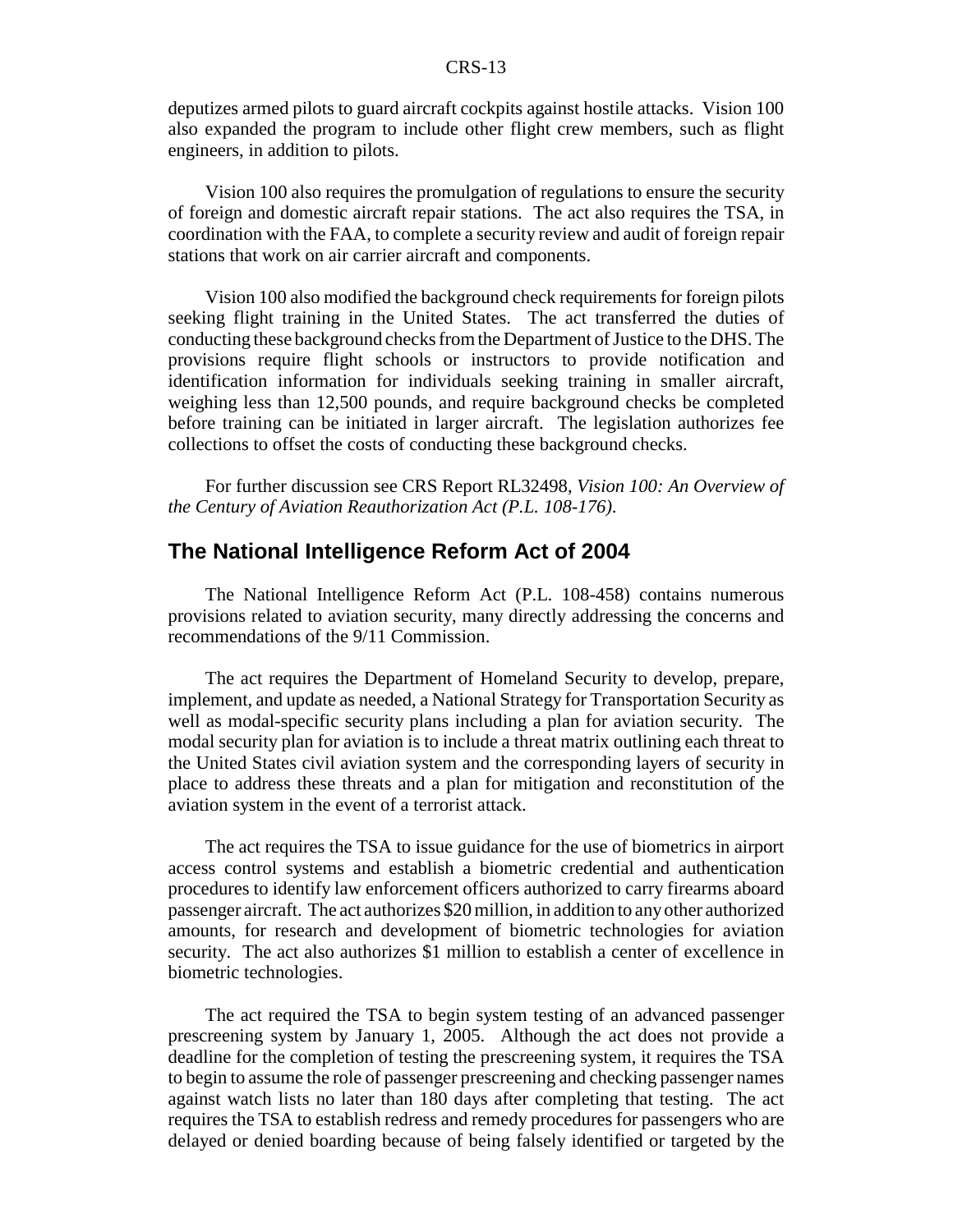system, and requires the TSA to ensure that the number of such false positives is minimized. The act also requires the TSA to establish an oversight board and implement safeguards to ensure the security and integrity of the system and address and resolve any privacy concerns. The act also requires that the DHS prescreening of international flights to or from the United States be conducted prior to departure.

The act further requires that individuals seeking FAA certificates, such as pilots and mechanics, as well as individuals requesting unescorted access to airport secure areas and air operations areas be screened against the consolidated and integrated terrorist watch list. The act also requires the TSA to establish a process where air charter and leasing companies can voluntarily submit information regarding prospective customers seeking to use aircraft weighing more than 12,500 pounds for prescreening.

The act requires the Security Privacy Officer of the Department of Homeland Security to report on the impact of the automatic selectee and no fly lists on privacy and civil liberties and the Director of National Intelligence, in consultation with the Secretary of Homeland Security, the Secretary of State, and the Attorney General, to report on the criteria and standards applied in placing the names of individuals on the consolidated screening watch list.

The act also directs the DHS to give high priority to developing, testing, improving, and deploying airport checkpoint screening technologies to detect nonmetallic, chemical, biological, and radiological weapons, and explosives on passenger and carry-on items and requires the DHS to create a strategic plan for the deployment and use of explosive detection equipment at airport screening checkpoints. The act requires the TSA to initiate a pilot program to test advanced airport checkpoint screening systems at five or more airports by March 31, 2005 and authorizes \$150 million per year in FY2005 and FY2006 to carry out this pilot. The act also requires the TSA to carry out and report on a human factors study to better understand problems with screener performance and take such action as may be necessary to improve the job performance of airport screening personnel.

The act requires the Federal Air Marshal Service to continue operational initiatives to protect the anonymity of Federal air marshals. The act also provides for training law enforcement officers authorized to carry firearms on passenger aircraft in inflight counterterrorism and weapons handling procedures and in the identification of fraudulent identification documents such as passports and visas. The act also encourages the President to pursue international agreements to enable the maximum deployment of Federal air marshals on international flights, and authorizes the DHS to provide air marshal training to foreign law enforcement personnel.

The act authorizes the TSA to take necessary action to expedite the installation and use of in-line baggage screening equipment at airports. The act further requires the TSA to establish a schedule to expedite this activity and study cost-sharing options among federal, state, and local governments, and the private sector for integrating in-line baggage screening systems. The act increases the authorization for the aviation security capital fund by authorizing up to \$400 million per year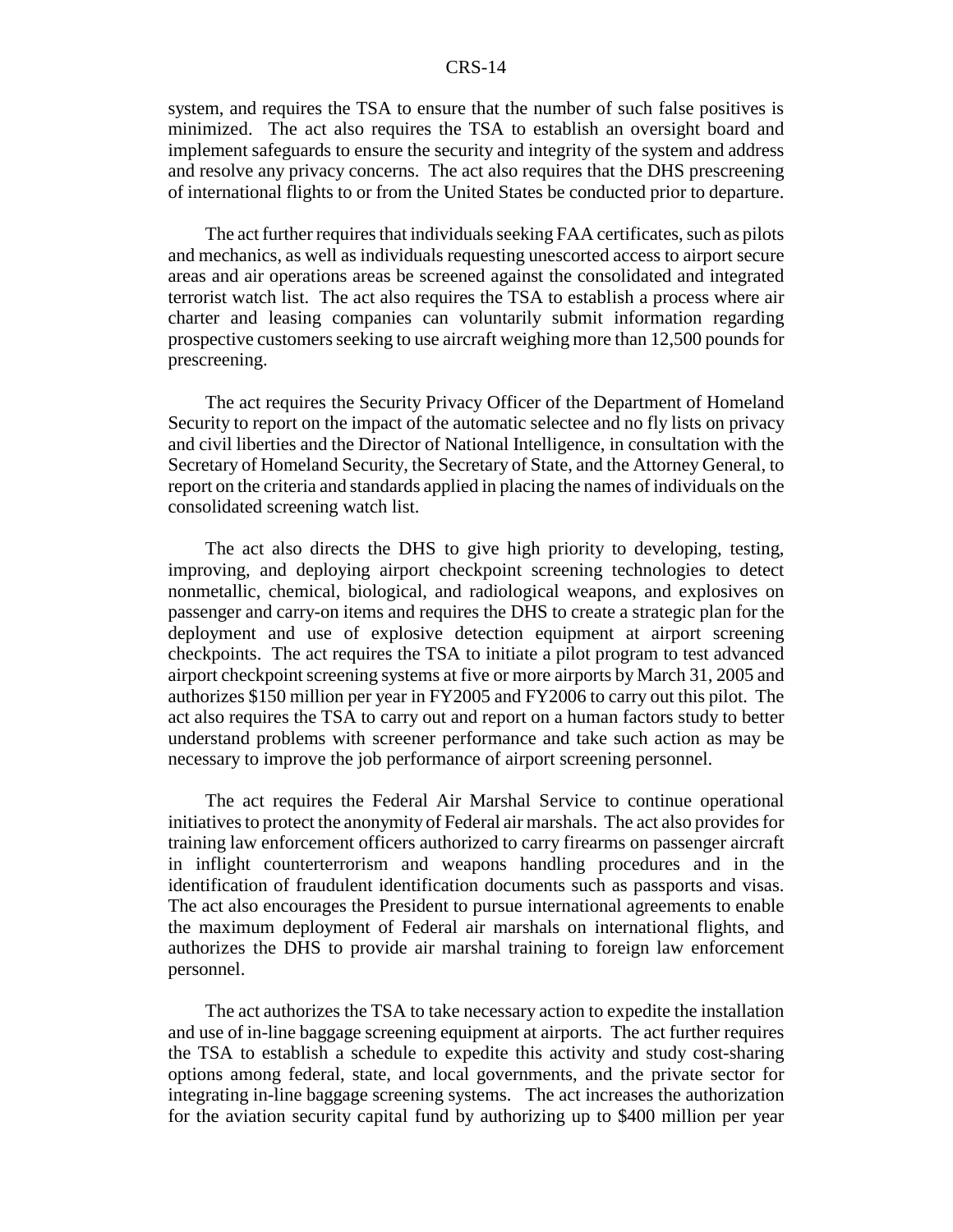through FY2007, in addition to the initial \$250 million deposited from aviation security fee collections set forth in Vision 100.

The act directs the TSA to study the application of readily available wireless communication technologies to enable cabin crew members to discreetly notify the pilot in the case of a security breach or safety issue occurring in the cabin.

The act requires the FAA to begin issuing tamper resistant pilot licences with a photograph of the bearer. The licence is to be capable of accommodating a digital photograph, a biometric, or any other unique identifier considered necessary for identification purposes.

The act requires the TSA to develop and report to Congress on standards for determining appropriate screener staffing levels at airports that provide necessary levels of security and keep passenger wait times to a minimum. The DHS is also to study the feasibility of integrating operations of the screening workforce and other aviation security-related DHS functions to coordinate these activities and increase their efficiency and effectiveness. The act also authorizes the expenditure of \$100 million for research and development of improved explosive detection systems and directs the TSA to develop a plan and guidelines for implementing these systems.

The act also requires the TSA to prohibit airline passengers from carrying butane lighters and any other objects considered by the TSA to be inappropriate carry-on items.

The act also directs the President to urgently pursue international treaties to limit the availability, transfer, and proliferation of Man-portable Air Defense Systems (MANPADSs), such as shoulder-fired missiles, worldwide. The act further directs the President to continue to pursue international arrangements for the destruction of excess, obsolete, and illicit MANPADS stockpiles worldwide. The act requires the President to report on diplomatic efforts to address MANPADS non-proliferation and requires the Secretary of State to provide the Congress with annual briefings on the status of these efforts. The act also requires the FAA to establish a process for expedited certification of airworthiness and safety for missile defense systems that can be mounted on commercial aircraft. The act also requires the DHS to provide a report within one year assessing the vulnerability of aircraft to MANPADS attacks and plans for securing airports and aircraft from this threat.

The act requires that a pilot program be established to evaluate the use of blast-resistant cargo containers. The act authorizes \$2 million to carry out this pilot program. The act also authorizes \$200 million each year through FY2007 for improved air cargo and airport security related to the transportation of cargo on both passenger aircraft and all-cargo aircraft, and \$100 million per year through FY2007 for the research, development, and deployment of technologies to better identify, track, and screen air cargo. The act establishes a grant program to encourage the development of advanced air cargo security technology. The act also requires the TSA to issue a final rule regarding its proposed regulations for the security of cargo operations for both passenger and all-cargo aircraft. Finally, the act requires the DHS, in coordination with the Department of Defense and the FAA, to report on the threats posed by international cargo shipments bound for the United States and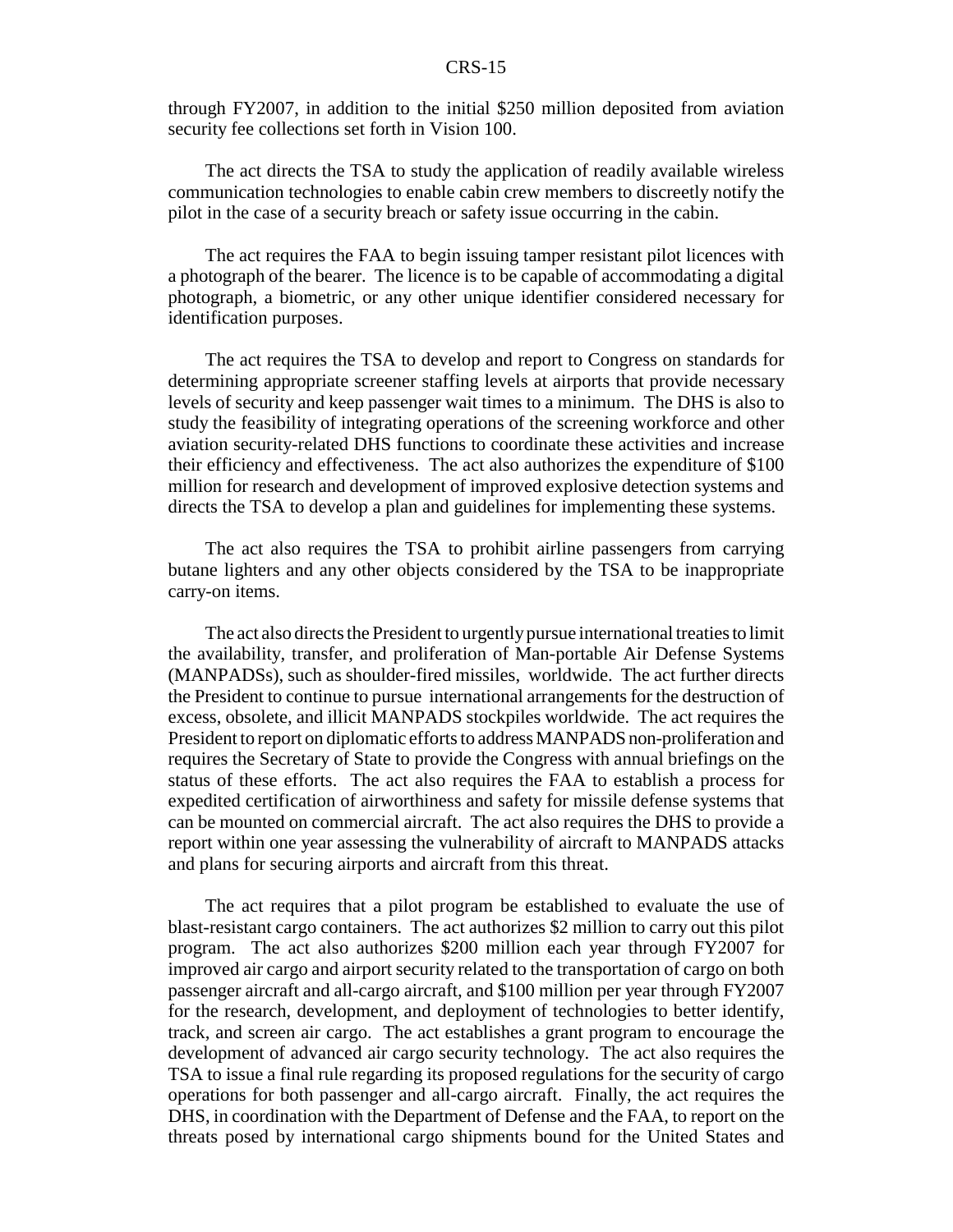provide an analysis of the potential for establishing secure facilities along established international aviation routes for the purposes of diverting and securing aircraft believed to pose a security threat.

In addition to the air-cargo security provisions in the National Intelligence Reform Act of 2004, the Department of Homeland Security Appropriations Act, 2005 (P.L 108-334, Sec. 513) directs the DHS to research, develop, and procure certified systems to inspect and screen air cargo on passenger aircraft at the earliest date possible and amend security directives and procedures to, at a minimum, triple the percentage of cargo inspected on passenger aircraft

### **Possible Continuing Policy Concerns for Congress**

Since the 108<sup>th</sup> Congress enacted several major provisions pertaining to aviation security, many directly reflecting the concerns and recommendations of the 9/11 Commission, there are few policy concerns that were not addressed at all during the 108th Congress. However, two areas where some may consider that policy concerns were not adequately addressed through legislation in the  $108<sup>th</sup>$  Congress include general aviation security and air cargo security procedures and oversight.

The 9/11 Commission made brief reference to concerns over the security of general aviation operations, however it did not make any formal recommendations to address this concern. During the 108<sup>th</sup> Congress, legislation on the security of general aviation operations focused on airport and airspace restrictions and examining ways to alleviate what some believed to be unnecessary constraints on certain operations. For example, a provision in Vision 100 required the DHS to develop and implement a security plan allowing general aviation flights to resume at Ronald Reagan Washington National Airport but set no timetable for carrying out this provision. In appropriations language, on the other hand, temporary flight restrictions over stadiums and other venues during major outdoor sports events were kept in full force and made permanent. Arguably, the legislation pertaining to general aviation security enacted during the 108<sup>th</sup> Congress was viewed by many as not being as cohesive and comprehensive as legislation addressing other aviation security concerns. Some have expressed renewed concerns over the risk posed by general aviation corporate jets, private planes, and helicopters in response to a recent assessment prepared jointly by the Federal Bureau of Investigation (FBI) and the DHS and widely reported in the press.<sup>14</sup>

Some may also argue that comprehensive legislation pertaining to air cargo security operations and oversight and expansion of the known-shipper program were not adequately addressed during the 108<sup>th</sup> Congress. Specifically, comprehensive measures that had been passed by the Senate in S.  $165 (108<sup>th</sup> Congress)$  were stripped from the final version of the National Intelligence Reform Bill of 2004 and replaced by language directing the TSA to make final proposed rulemaking addressing these issues. This was presumably done because the TSA's regulatory proposals largely reflected the intent of the proposed legislation. However, because Congress did not

<sup>14</sup> Eric Lichtblau. "Security Report on U.S. Aviation Warns of Holes." *The New York Times.* March 14, 2005.